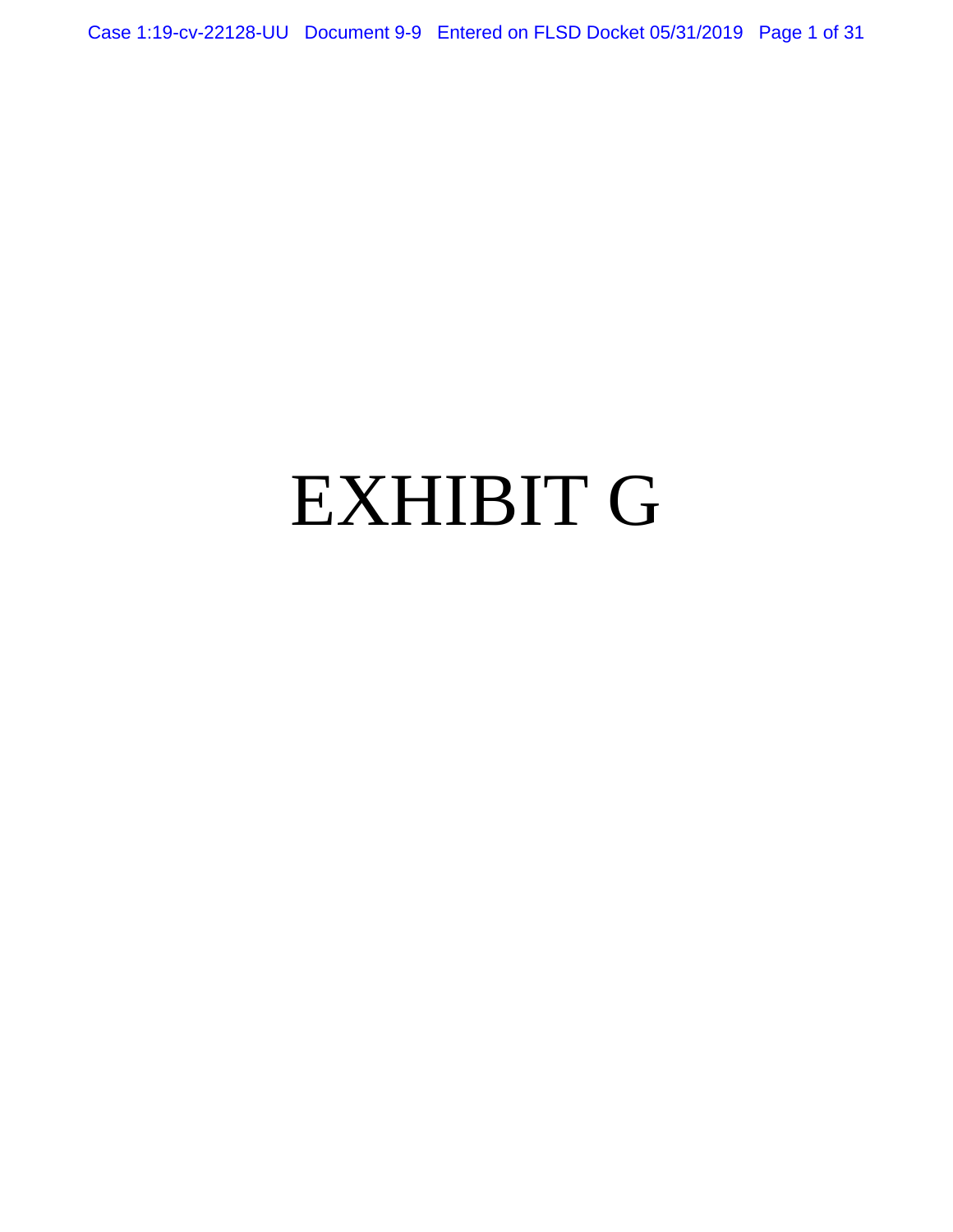# Case 1:19-cv-22128-UU Document 9-9 Entered on FLSD Docket 05/31/2019 Page 2 of 31PRITZKER LEVINE  $LLP -$

**ATTORNEYS AT LAW** 

Pritzker Levine LLP is a boutique law firm focused on complex litigation nationwide. Our attorneys bring a unique blend of expertise, efficiency and sound judgment to the vigorous representation of clients in individual and class cases.

Pritzker Levine attorneys have successfully represented corporate clients, public entities, pension funds, small businesses, nonprofit groups, labor unions, whistleblowers and injured persons in cases involving antitrust violations, securities fraud and derivative claims, commercial disputes, consumer protection, financial wrongdoing, employment law and personal injuries, resulting in recoveries in excess of \$800 million.

Founding partners, Elizabeth Pritzker and Jonathan Levine, each have more than 25 years of experience in complex, multi-party and class litigation. The firm's highly accomplished attorneys have repeatedly been recognized as "*Super Lawyers*" or "*Rising Stars*" for their work serving their clients' interests in courtrooms, mediations and arbitrations across the country.

Pritzker Levine LLP maintains offices in California and New York, and represents clients in state and federal courts throughout the United States.

#### **ANTITRUST**

Pritzker Levine has served as a lead or co-lead counsel in antitrust litigation matters representing plaintiff classes alleging price fixing, monopolization and other anticompetitive conduct. We serve in a court-appointed leadership capacity in certain cases, and contribute as members of a court-approved executive committee or in a supportive role for the lead law firms in other cases.

While our leadership role varies, our contributions are always valuable. Our leadership experience includes the following antitrust matters:

Main Office: 180 Grand Avenue, Suite 1390 Oakland, CA 94612

www.pritzkerlevine.com Tel: 415-692-0772 | Fax: 415-366-6110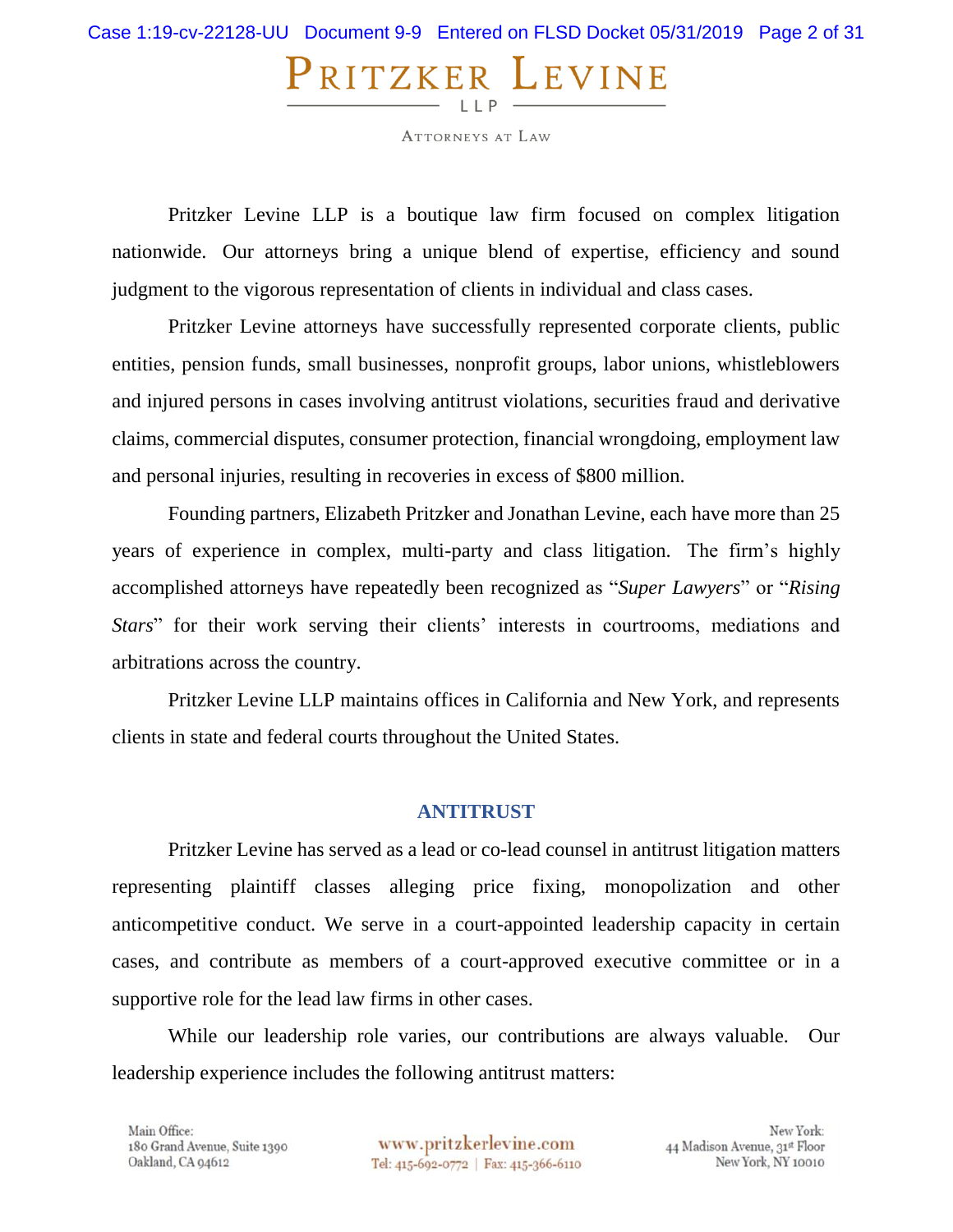- *Il Fornaio (America) Corporation et al. v. Lazzari Fuel Company, LLC et al.,* Case No. 13-cv-05197-WHA (N.D. Cal.): As court-appointed Class Counsel, Pritzker Levine represented restaurants and a certified class of direct purchasers in a class action alleging a conspiracy among three primary U.S. distributors to fix prices and allocate the market and customers for mesquite lump charcoal in the United States. The case resulted in a class settlement that was approved by Judge William H. Alsup, with settlement payments to class members representing approximately 85% of actual antitrust damages.
- *In re TFT*‐*LCD (Flat Panel) Antitrust Litigation*, MDL No. 1827 (N.D. Cal.): As court appointed Liaison Counsel, Elizabeth Pritzker and the Pritzker Levine firm represented a certified class of direct purchaser plaintiffs in a multi‐district antitrust class action alleging price‐fixing by foreign and domestic manufacturers of Thin Film Transistor Liquid Crystal Display (TFT‐LCD) products. The direct purchaser case resulted in class settlements of \$473 million, and an \$87 million jury verdict before trebling. *TFT-LCD* is considered to be one of the largest antitrust MDL actions in the United States. The case was litigated and tried to verdict before Judge Susan Illston.
- **In re National Collegiate Athletic Association Grant-In-Aid Cap Antitrust** *Litigation*, MDL No. 3541 (N.D. Cal.): As Additional Class Counsel, Pritzker Levine represents student-athlete plaintiffs Kendall Gregory-McGhee, Justine Hartman, Afure Jemerigbe and classes of current and former collegiate athletes of Division I football, men's basketball or women's basketball who received athletic grants-in-aid from colleges or universities that are members of the NCAA or one of its division conferences. This multi-district, nationwide class action alleges that the NCAA and its members illegally agreed or colluded to cap or depress the athletic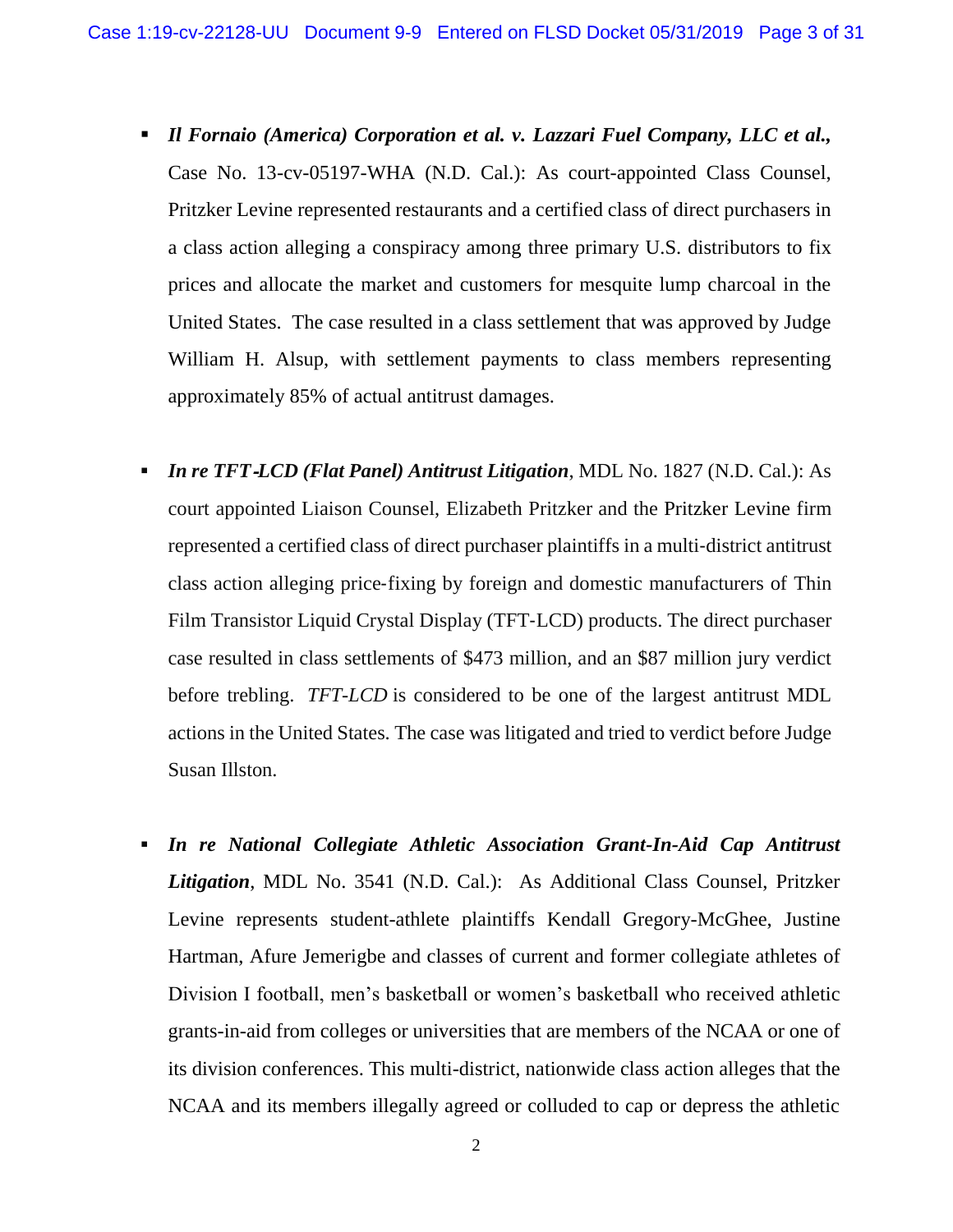grant-in-aid program, causing serious financial hardship to hundreds of collegiate athletes, in violation of federal antitrust laws. Nationwide classes seeking injunctive relief have been certified, and \$208 million class damages settlement has received final court approval. The injunctive relief portion of the case was tried, successfully, before Judge Claudia Wilken in 2018. The NCAA has appealed the judgment.

- *In re German Automotive Manufacturers Antitrust Litigation*, MDL No. 2796 (N.D. Cal.): Elizabeth Pritzker and Pritzker Levine LLP were appointed to the Plaintiffs' Steering Committee in this multi-district antitrust case alleging pricefixing of certain automotive technologies by major German automakers. This case is pending before Judge Charles Breyer and is in active litigation.
- *In re Packaged Seafood Products Antitrust Litigation*, MDL No. 2670 (S.D. Cal.): We serve as a member of the Indirect Purchaser Plaintiffs' Steering Committee, and represent a class of consumers in a multi-district antitrust case alleging price-fixing by the major producers of canned or packaged shelf-stable tuna products. This litigation is pending before Judge Janis L. Sammartino in the U.S. District Court for the Southern District of California and is in active litigation.
- *In re Transpacific Passenger Air Transportation Antitrust Litigation*, Case No. 07-cv-5634-CRB (N.D. Cal.): Elizabeth Pritzker, as a member of Plaintiffs' Executive Committee, represents a class of consumers and direct purchasers in a multi‐district class action alleging fuel surcharge price‐fixing by airlines in the transpacific passenger airline market. Plaintiffs have secured settlements totaling approximately \$160 million. The case is pending before Judge Charles Breyer.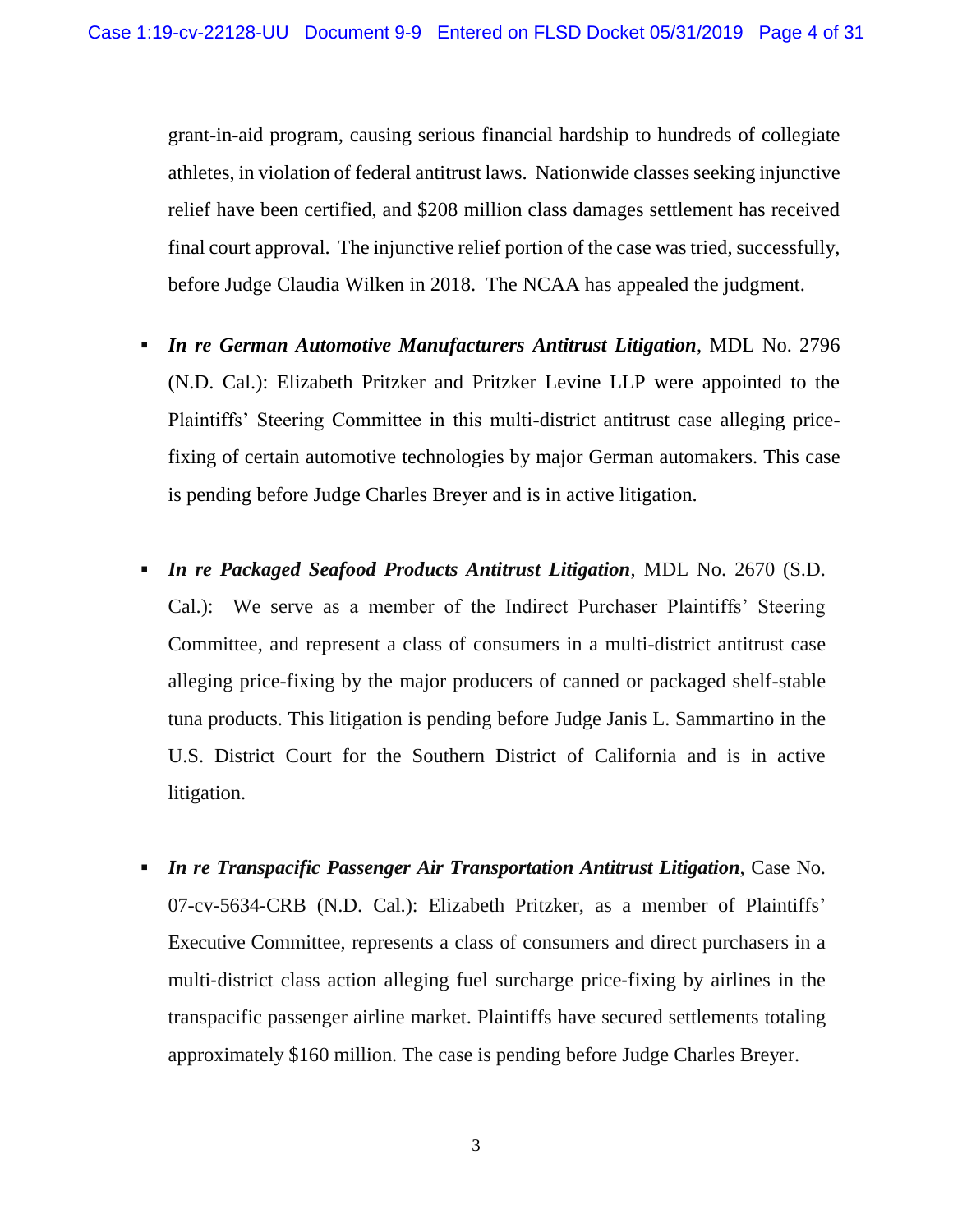- *In re Lithium Ion Rechargeable Batteries Antitrust Litigation*, MDL No. 2420 (N.D. Cal.): We serve as a member of the court-appointed Plaintiffs' Steering Committee, and represent direct purchasers in a multi‐district antitrust class action alleging price‐fixing by the major manufacturers of lithium ion rechargeable batteries. Direct purchaser plaintiffs have secured over \$70 million in settlements with defendants. Judge Yvonne Gonzalez Rogers granted final settlement approval on May 8, 2018.
- *In re EpiPen (Epinephrine Injection, USP) Marketing, Sales Practices and Antitrust Litigation*, MDL No. 2785 (D. Kansas): Elizabeth Pritzker, as Chair of the Plaintiffs' Steering Committee, represents a class of consumers in this multidistrict antitrust class action alleging that Mylan engaged in anticompetitive actions and restrained competition in the pricing and sale of the EpiPen epinephrine injector. The case is pending before Judge Daniel D. Crabtree in the U.S. District Court of Kansas, and is in active litigation.
- *In re Domestic Drywall Antitrust Litigation*, MDL No. 2437 (E.D. Penn.): Pritzker Levine represents a number of  $501(c)(3)$  nonprofit community development organizations and a proposed class of indirect purchasers in a nationwide class action alleging a conspiracy among gypsum board manufacturers and distributors to fix and raise the prices for gypsum board. This multi-district litigation has been consolidated before Judge Michael M. Baylson in the U.S. District Court for the Eastern District of Pennsylvania, and resulted in indirect purchaser class settlements. We served as a Liability Assessment Team Leader and on the Plaintiffs' Steering Committee.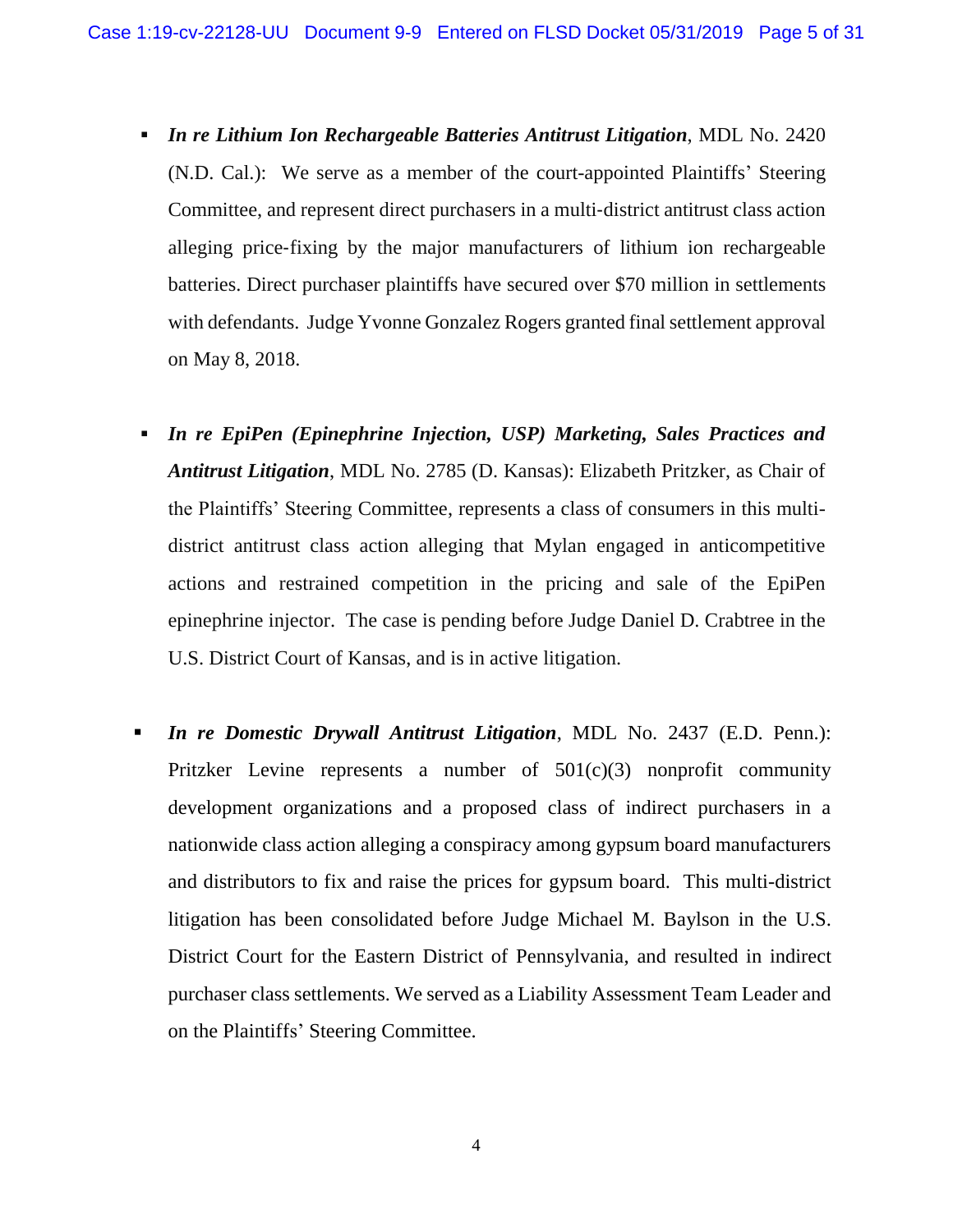- *In re Keurig Green Mountain Single-Serve Coffee Antitrust Litigation*, MDL No. 2542 (S.D.N.Y.): Pritzker Levine serves as a member of the Indirect Purchaser Plaintiff Litigation Committee and represents consumers and a proposed class of indirect purchasers in a nationwide class action against Keurig Green Mountain, Inc., Green Mountain Roasters, Inc., and Keurig, Inc. (collectively "Keurig") for monopolizing the U.S. market for the sale of single-serve portion packages of coffee, tea, cocoa and other beverages. This multi-district litigation has been consolidated before Judge Vincent S. Broderick in U.S. District Court for the Southern District of New York, and is in active litigation.
- *In re Disposable Contact Lens Antitrust Litigation,* MDL No. 2626 (M.D. Florida): In its role as a member of the Plaintiffs' Steering Committee, Pritzker Levine represents plaintiffs and a proposed class of purchasers in a nationwide antitrust class action against contact lens manufacturers alleging that the manufacturers colluded to maintain the retail prices of contact lenses by imposing resale price maintenance restrictions on those products. This multi-district litigation has been consolidated before Judge Harvey E. Schlesinger in the U.S. District Court for the Middle District of Florida and is in active litigation.
- *In re Commodity Exchange, Inc. Gold Futures and Options Trading Litigation*, MDL No. 2548 (S.D.N.Y): Pritzker Levine represents clients and a proposed class of investors in multi-district litigation against the Bank of Nova Scotia, Barclay's Bank PLC, Deutsche Bank, AG, Deutsche Bank Securities, Inc., HSBC Holdings PLC, HSBC USA, Inc., Societe Generale S.A., SG Americas Securities, LLC, the London Gold Market Fixing, Ltd., and others, alleging that defendants conspired, combined or agreed to fix the prices of physical gold and certain financial instruments directly linked to physical gold, in violation of the Commodities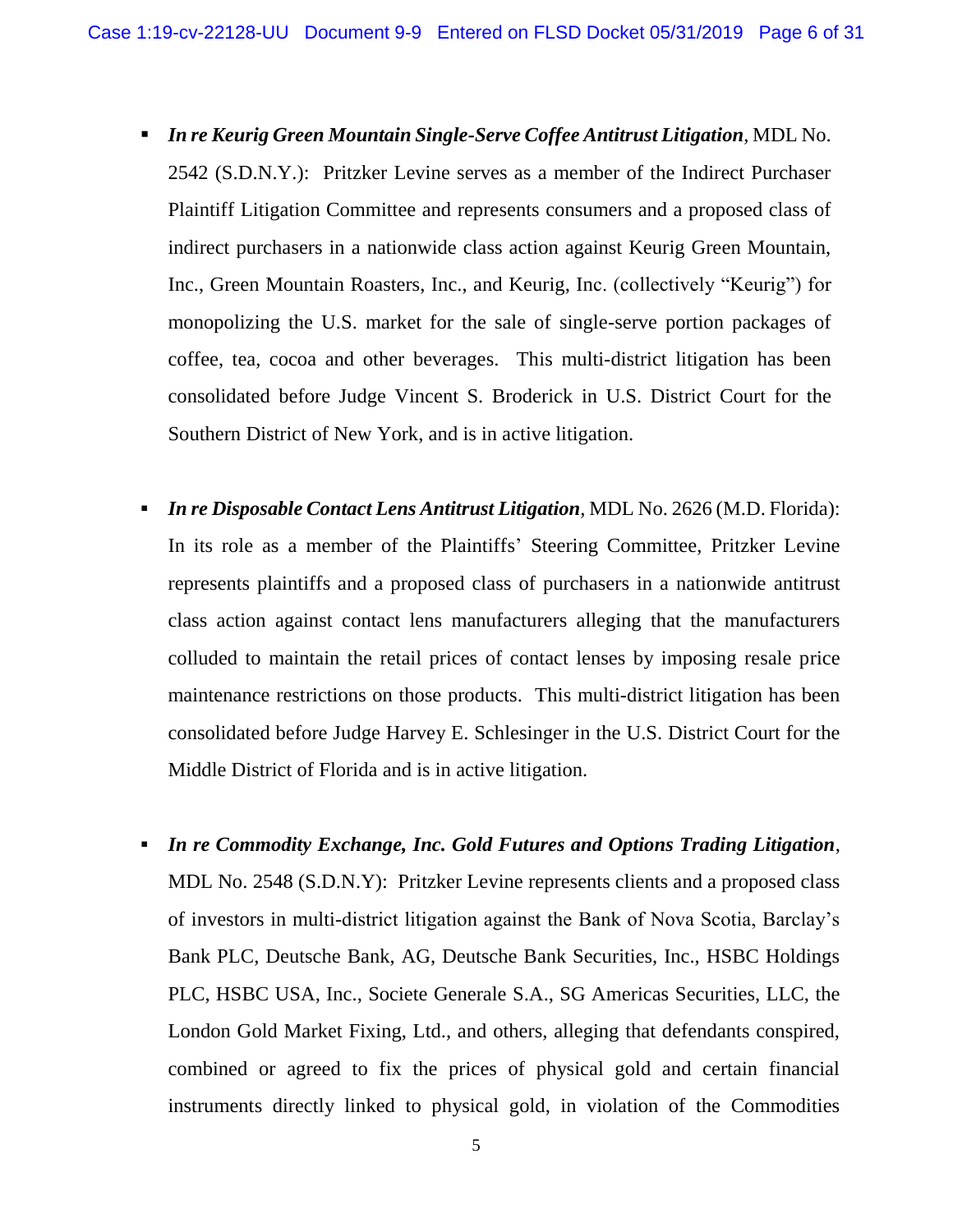Exchange Act. The case is pending before Judge Valerie E. Caproni in the U.S. District Court for the Southern District of New York, and is in active litigation.

# **CONSUMER PROTECTION**

Pritzker Levine and its attorneys have represented consumers injured by violations of a wide variety of deceptive practices and consumer protection laws. We have brought claims on behalf of all types of consumers, including credit card holders and purchasers of prescription drugs, motor vehicles, cosmetic products, consumer electronics, and time shares interests. We also prosecute privacy class actions for consumers who have been impacted by computer malware or data breaches. Examples of some of our consumer law case include:

- *Corcoran v. CVS Pharmacy, Inc***.**, Case No. 15-cv-02624-YGR (N.D. Cal): Pritzker Levine serves as Co-Lead Interim Class Counsel in a multi-state class action alleging a common fraudulent and deceptive pricing scheme by CVS to overcharge customers with third-party health care plans for generic prescription drugs purchased at CVS pharmacies. This case is pending appeal in the Ninth Circuit Court of Appeals.
- *In re Lenovo Adware Litigation,* MDL No. 2624 (N.D. Cal): Pritzker Levine serves as Interim Co-lead Class Counsel in multi-district class action litigation against the Chinese computer manufacturer, Lenovo and software provider Superfish for damages arising from the surreptitious installation of a Superfish spyware program by Lenovo on certain notebook computer models sold in the United States. The Superfish program allowed Superfish to monitor and alter computer users' internet search results, while at the same time making those computers vulnerable to security breaches and data theft. This case resulted in a class settlement that was approved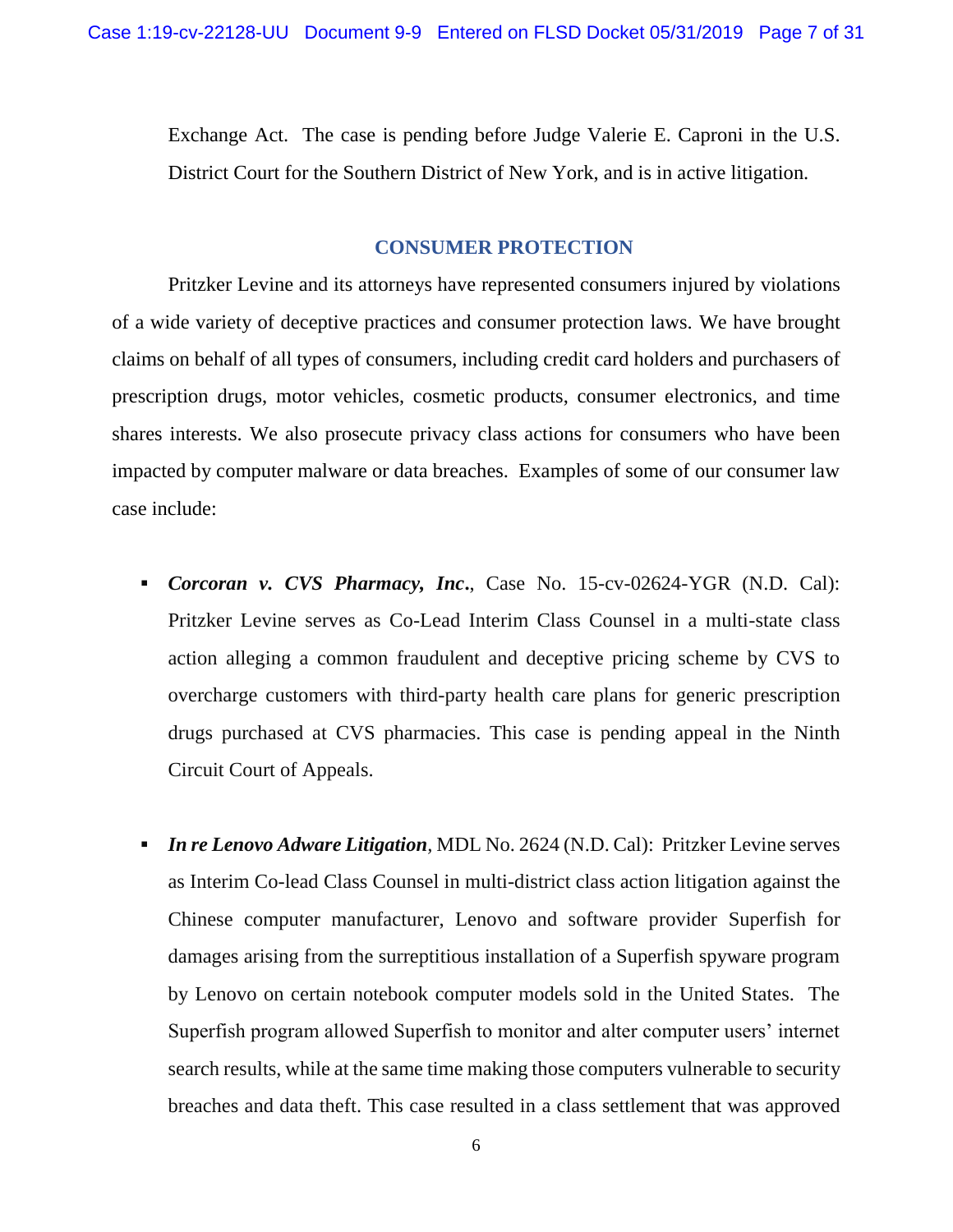Case 1:19-cv-22128-UU Document 9-9 Entered on FLSD Docket 05/31/2019 Page 8 of 31

by Judge Haywood Gilliam in 2019.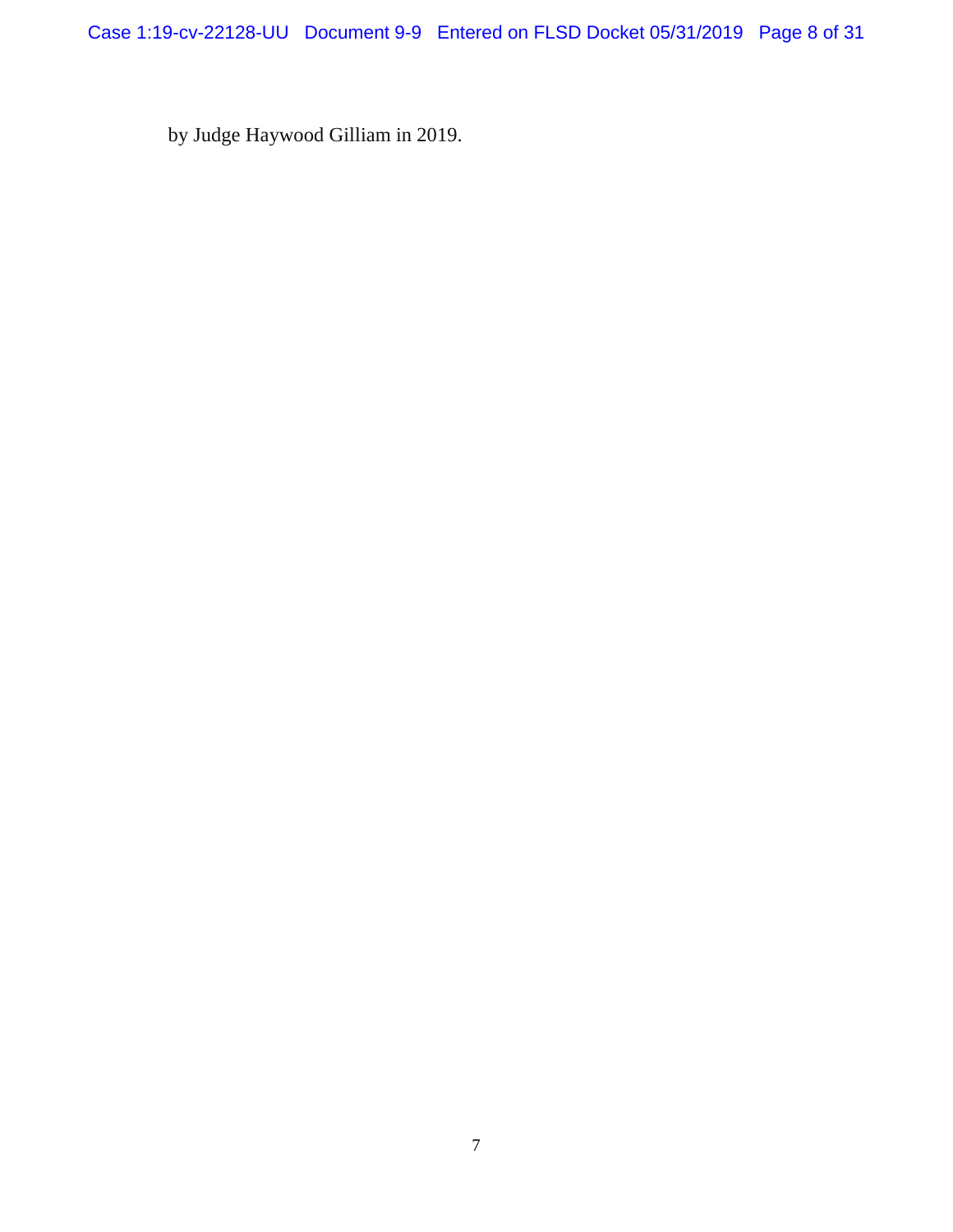- *In re Volkswagen "Clean Diesel" Marketing, Sales Practices, and Products Liability Litigation*, MDL No. 2672 (N.D. Cal): As cooperating plaintiffs' counsel, Pritzker Levine represented class representatives in multi-district litigation stemming from Volkswagen's admission to federal regulators in September 2015 that the company used illegal software to cheat emissions tests on certain of its fourcylinder diesel cards, including the popular TDI models of the VW Jetta, Passat, Golf and Beetle, and the Audi A3 TDI diesel sedan. A set of class settlements for monetary compensation and auto repairs totaling more than \$10.3 billion has received final court approval.
- *In re Adobe Systems, Inc. Privacy Litigation*, 13–CV–05226–LHK (N.D. Cal.): Pritzker Levine, as a member of the Plaintiffs' Executive Committee, represented plaintiffs and a proposed class of software purchasers and users in litigation against Adobe Systems, Inc., in an action arising from the 2013 security breach of Adobe's servers in California. The breach resulted in the theft of Adobe source code for some of its most popular products and 40 GB of consumers' personally identifiable information ("PII"), such as names, addresses, financial information, passwords and password hints. Judge Lucy Koh approved a class settlement of the litigation in September 2015.
- *In re GIB LLC Cases*, J.C.C.P. 4657 (Cal. Sup. Ct., County of Los Angeles): As Co-lead Class Counsel in this California State Court Judicial Council Coordinated Proceeding, Elizabeth Pritzker represented certified classes of salon owners, hair stylists and consumers who were exposed to off‐gassing formaldehyde and other harsh chemicals from the Brazilian Blowout line of hair smoothing products and hair treatments that were deceptively advertised as "formaldehyde free" and as not containing harmful chemicals. In January 2014, the Los Angeles Superior Court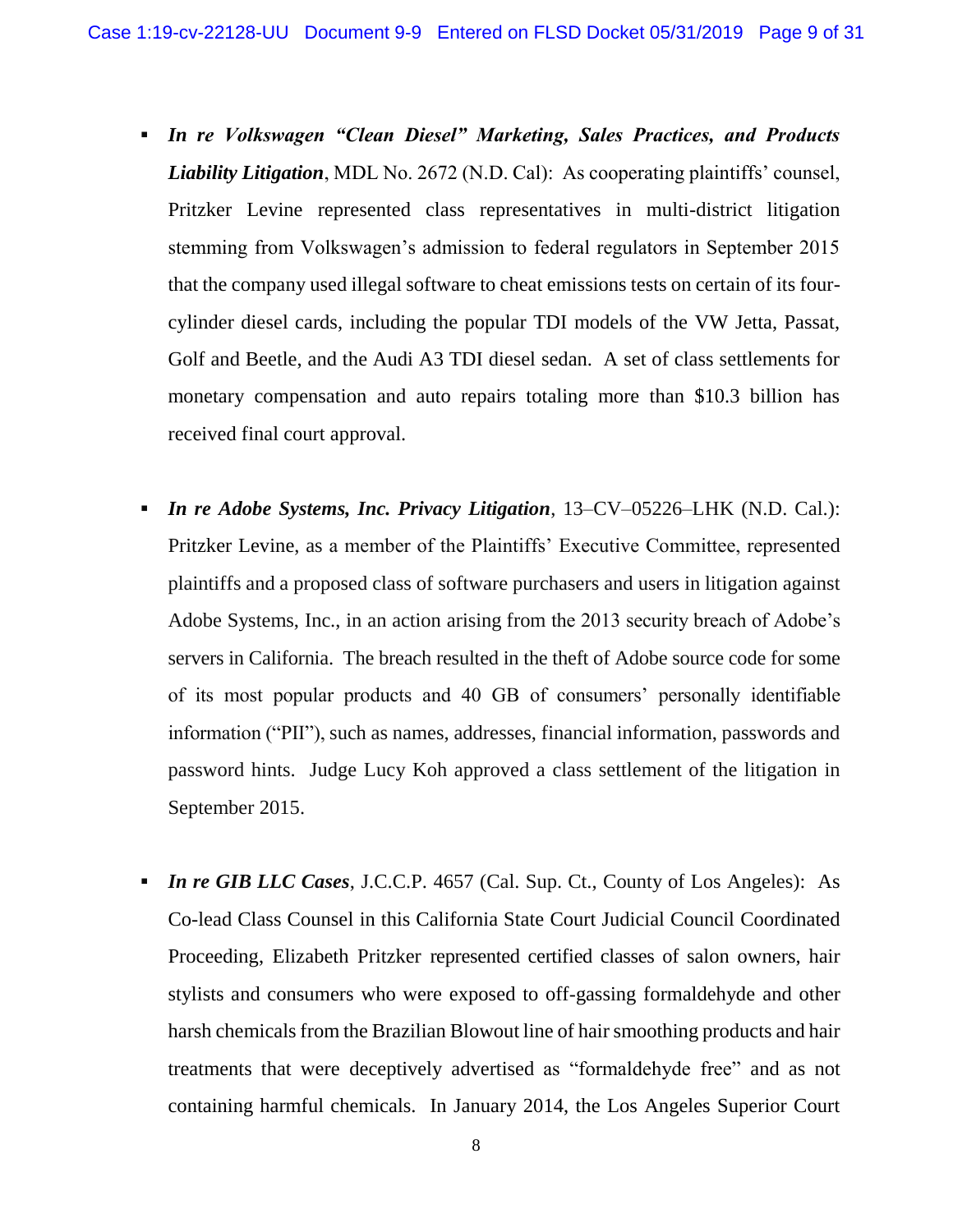granted final approval to a class settlement that provided substantial monetary benefits distributed to stylists and consumers, together with business practice changes with respect to the marketing, sale, handling, use, and disposition of Brazilian Blowout products.

- *Benedict v. Diamond Resorts Corp., et al.,* Case No. 1:2012cv00183 (D. Hawaii): Pritzker Levine partners Elizabeth Pritzker and Jonathan Levine represented as Colead Counsel a class of timeshare owners challenging the imposition of an unauthorized Special Assessment fee for the repair of one of the timeshare resorts in Hawaii. Judge David A. Ezra granted final approval to a class action settlement of the matter in June 2013.
- *Berrien v. New Raintree Resorts, International, LLC, et al.,* Case No. 4:10-cv-03125-CW (N.D. Cal): Pritzker Levine partners Jonathan Levine and Elizabeth Pritzker represented, as Class Counsel, timeshare vacation program members of Raintree Vacation Club and Club Regina who were charged a Special Assessment Fee. Following favorable decisions on defendants' motions to dismiss and plaintiffs' motion for class certification, the case resulted in a court-approved class settlement in March 2012.
- *Wixon v. Wyndham Resort Development Corp., et al.,* Case No. C 07-2361- JSW (BZ) (N.D. Cal.): Pritzker Levine partners Jonathan Levine and Elizabeth Pritzker, as Lead Class and Derivative Counsel, represented time-share owners in a nationwide class action challenging pricing of WorldMark resorts and in derivative litigation against the WorldMark Board of Directors challenging corporate governance matters. After more than four years of litigation in federal and state court, the case was settled on favorable terms. Judge Jeffrey S. White finally approved the class settlement in August 2011.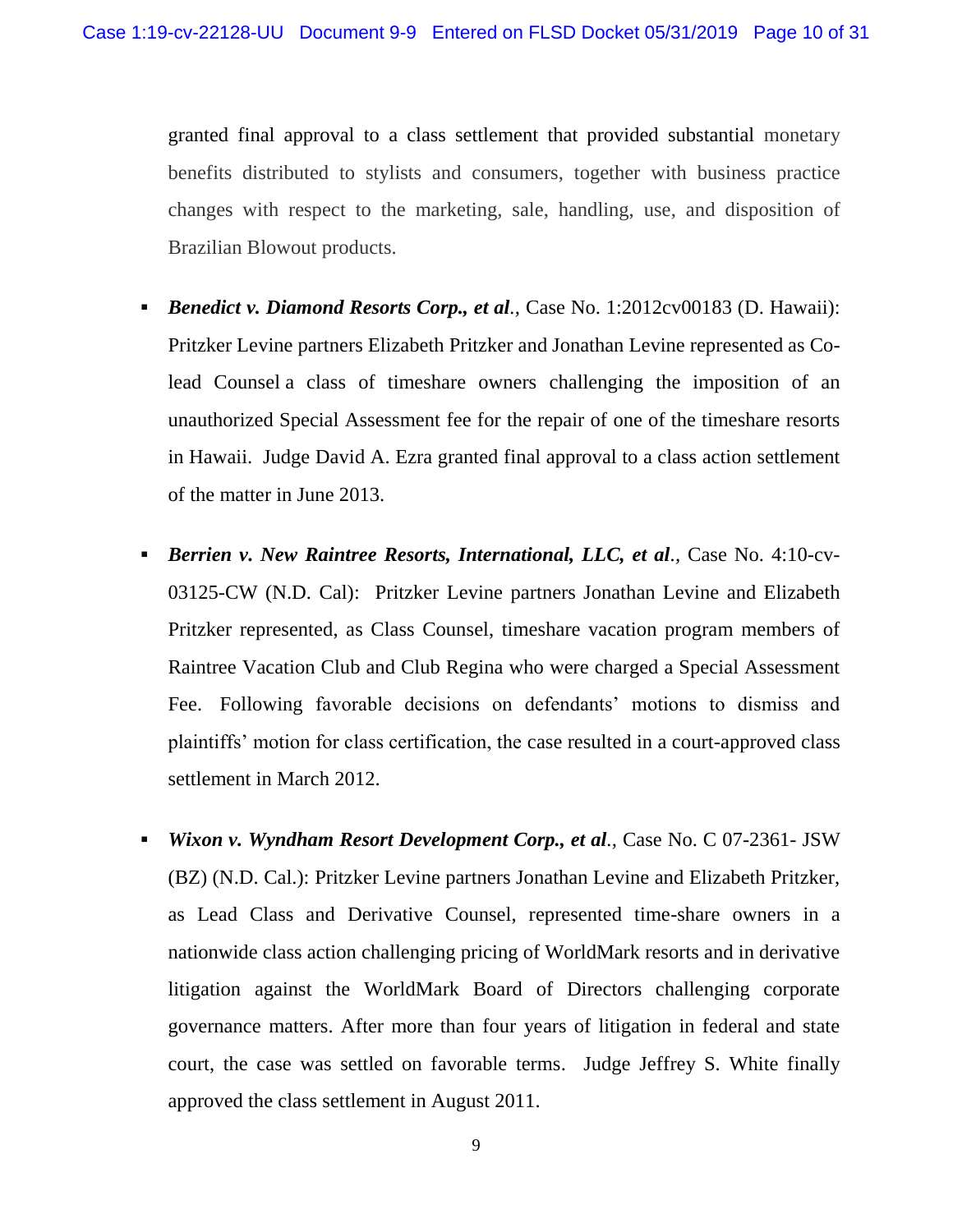- *Gathron v. Chrysler Group, LLC*, 4:13-cv-05922-WHO (N.D. Cal.): As Co-Lead Counsel, Pritzker Levine partner Elizabeth Pritzker and special counsel Bethany Caracuzzo represented a proposed class of owners and lessees of 2011-2012 Dodge Chargers alleging that factory-installed headlight harnesses in these model year vehicles were defective and posed a serious safety hazard. The case was filed in the U.S. District Court for the Northern District of California, before Judge William H. Orrick. As a result of plaintiffs' efforts, Chrysler instituted a recall and repair program that included reimbursement benefits to vehicle lessees and owners.
- *In re Providian Credit Card Cases*, J.C.C.P. No. 4085 (Cal. Sup. Ct., County of San Francisco): Pritzker Levine partner Jonathan Levine represented as Co-lead Counsel a nationwide class of Providian credit card holders in this California State Court Judicial Council Consolidated Proceeding. The lawsuit alleged that Providian engaged in unlawful, unfair and fraudulent business practices by charging its customers unauthorized fees and charges. The case resulted in a \$105 million settlement, plus injunctive relief – one of the largest class action recoveries arising out of consumer credit card litigation.
- *In re GM Cases,*J.C.C.P. No. 4396 (Cal. Sup. Ct., County of Los Angeles): Pritzker Levine partner Elizabeth Pritzker, as Class Counsel, represented a certified class of owners and lessees of Chevrolet Silverado trucks whose vehicle engines had abnormal "knock, ping or slap" noise. The complaint alleged that GM maintained an Engine Knock Noise Adjustment Program that gave owners and lessees who complained free extended warranties and other benefits, but that GM failed to notify all affected owners and lessees of the Adjustment Program and its benefits, in violation of California's Secret Warranty Law. This hotly contested litigation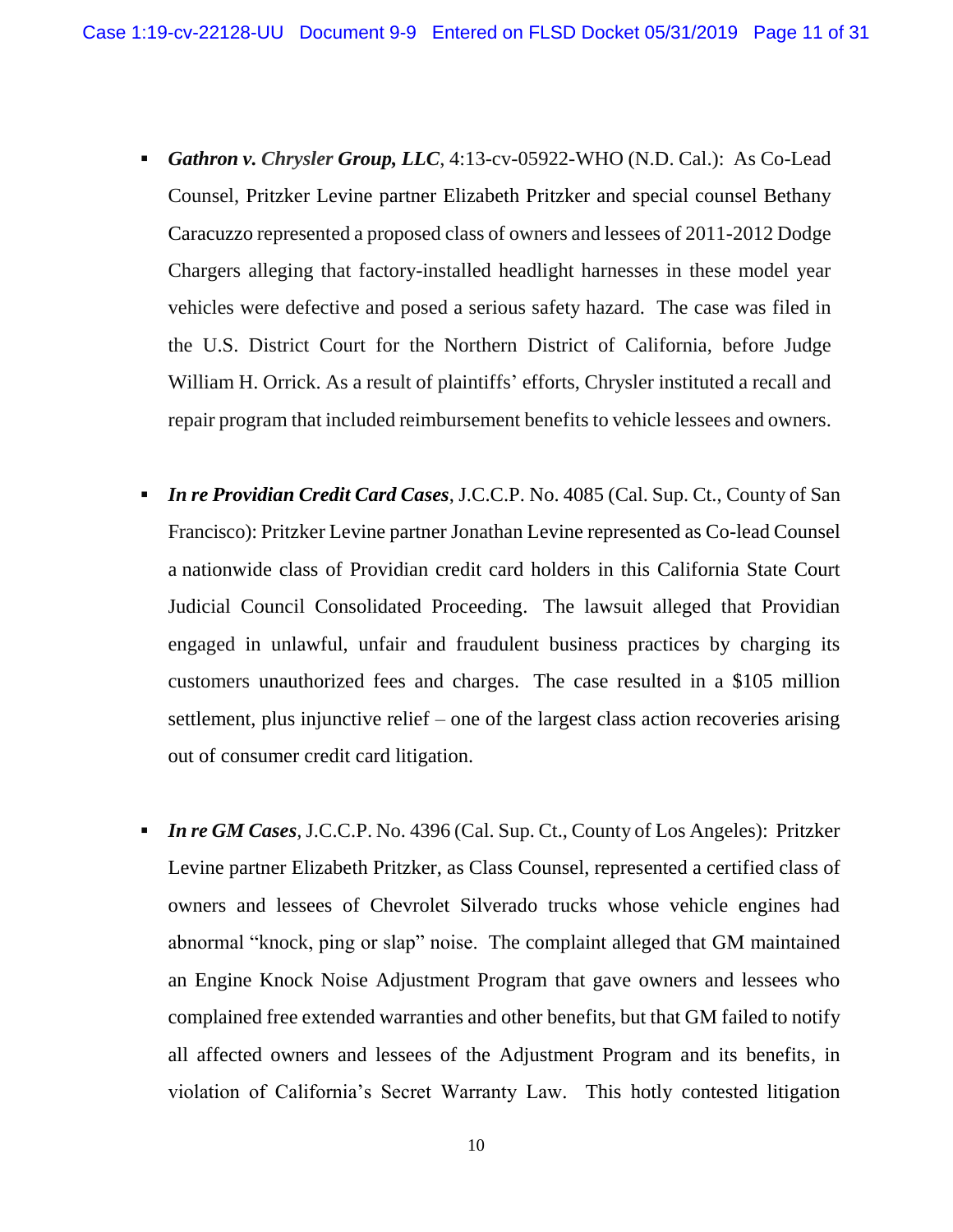included two unsuccessful appeals by General Motors. The Los Angeles Superior Court finally approved a class settlement in 2009, which was ratified by the Bankruptcy Court for the Southern District of New York in 2011 after GM filed for bankruptcy.

- *In re* SONY-BMG CD Technologies Litigation, Case No. 1:05-cv-09575-NRB (S.D.N.Y): Pritzker Levine partner Elizabeth Pritzker represented as Co-lead Class Counsel a nationwide class of consumers alleging deceptive conduct in design, manufacture and sale of music CDs containing digital rights management (DRM) software containing security flaws and limiting use of the CDs. The case resulted in a settlement that provided for a nationwide recall of certain CDs, the dissemination of software utilities to remove the offending DRM software, cash and other compensation for consumers, and injunctive relief governing SONY BMG's use of DRM.
- *In re Ipod Cases,* J.C.C.P. No. 4355 (Cal. Sup. Ct., County of San Mateo): Pritzker Levine partner Elizabeth Pritzker, as Co-Lead Class Counsel, represented consumers in a nationwide class action lawsuit alleging that Apple's advertising about the battery life of its First and Second Generation iPods was false and misleading. This Judicial Council Coordinated Proceeding, which was filed in California State Court before the Honorable Beth Labson Freeman, resulted in a settlement conservatively valued at approximately \$15 million, which provided warranty extensions, battery replacements, cash payments, and store credits for those class members who experienced a battery failure.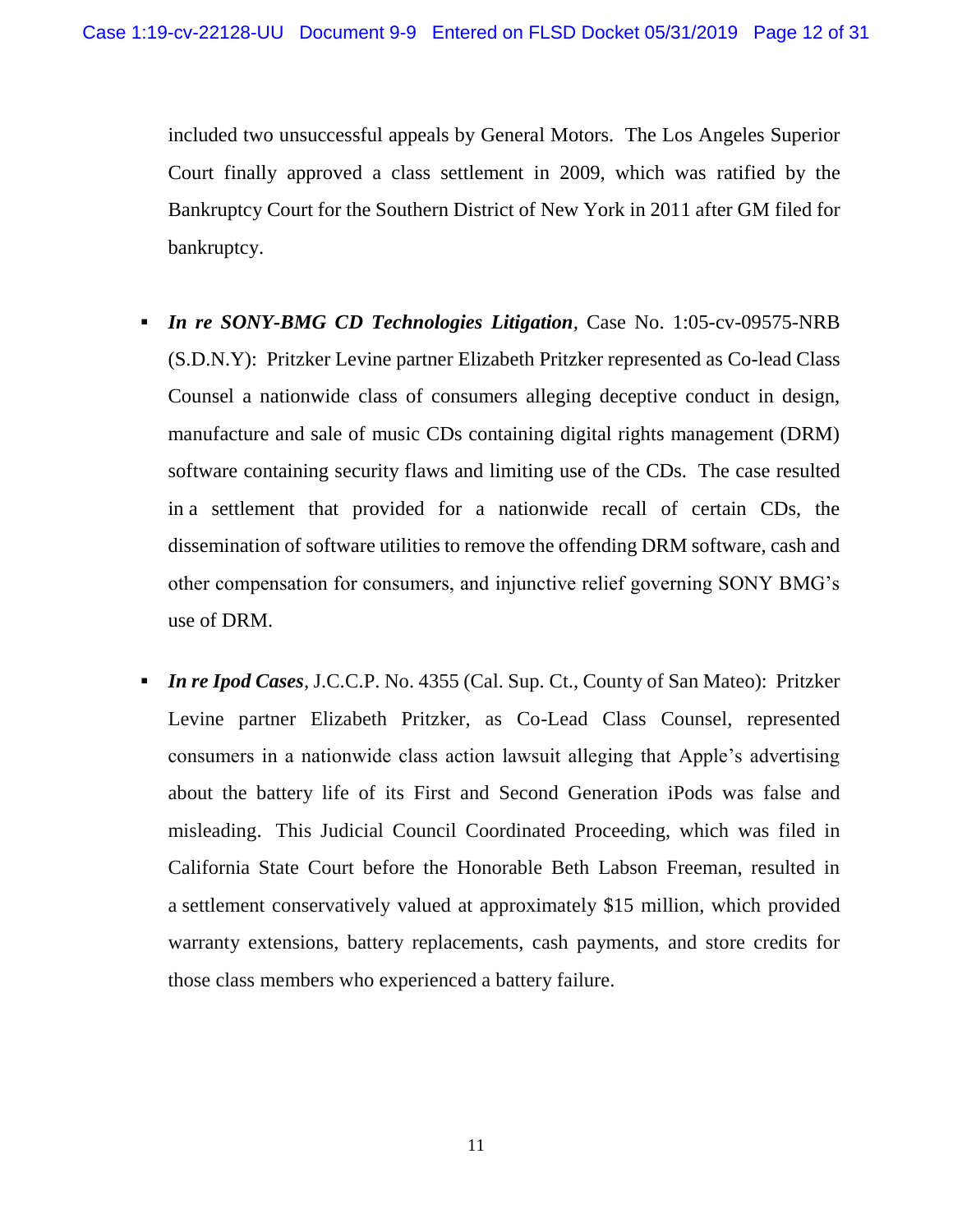#### **SHAREHOLDER AND SECURITIES FRAUD LITIGATION**

Pritzker Levine's attorneys are leading advocates for individual and institutional investors, and have a deserved reputation for success in representing shareholder interests in derivative or shareholder litigation. Our experience in matters involving shareholder disputes or securities fraud includes the following matters.

- *Young v. Henderson*, Case No. RG-15-778891 (Cal. Sup. Ct., County of Alameda): We represent a shareholders in direct and derivative litigation filed in California State Court, alleging individual and derivative claims on behalf of six California limited liability companies, and asserting claims for breaches of fiduciary duty, conversion, breaches of contract, and related claims arising out of defendants' alleged misuse and misappropriation of foreign investment funds provided under the federal Immigration Investment, or EB-5, program. Pritzker Levine successfully moved for appointment of a receiver, and facilitated the sale of commercial real estate assets (including the landmark Oakland Tribune Tower), recouping approximately \$30 million for foreign investors. The litigation is still pending in the California State Court, but has spawned a parallel federal enforcement action by the Securities and Exchange Commission (SEC). The SEC action is currently pending in the federal District Court in San Francisco, California.
- *Securities and Exchange Commission v. Bivona, et al*., Case No. [3:16-cv-01386-](https://ecf.cand.uscourts.gov/cgi-bin/DktRpt.pl?296841) [EMC](https://ecf.cand.uscourts.gov/cgi-bin/DktRpt.pl?296841) (N.D. Cal.): Pritzker Levine currently represents a majority investor group comprising approximately seventy percent of the membership interests in certain investment funds at issue as real parties in interest in a federal enforcement action by the SEC against a prior fund manager. The investors seek to assume management responsibilities of the funds, which are now the subject of a federal receivership, in order to protect their investments and further the investment purposes of the funds.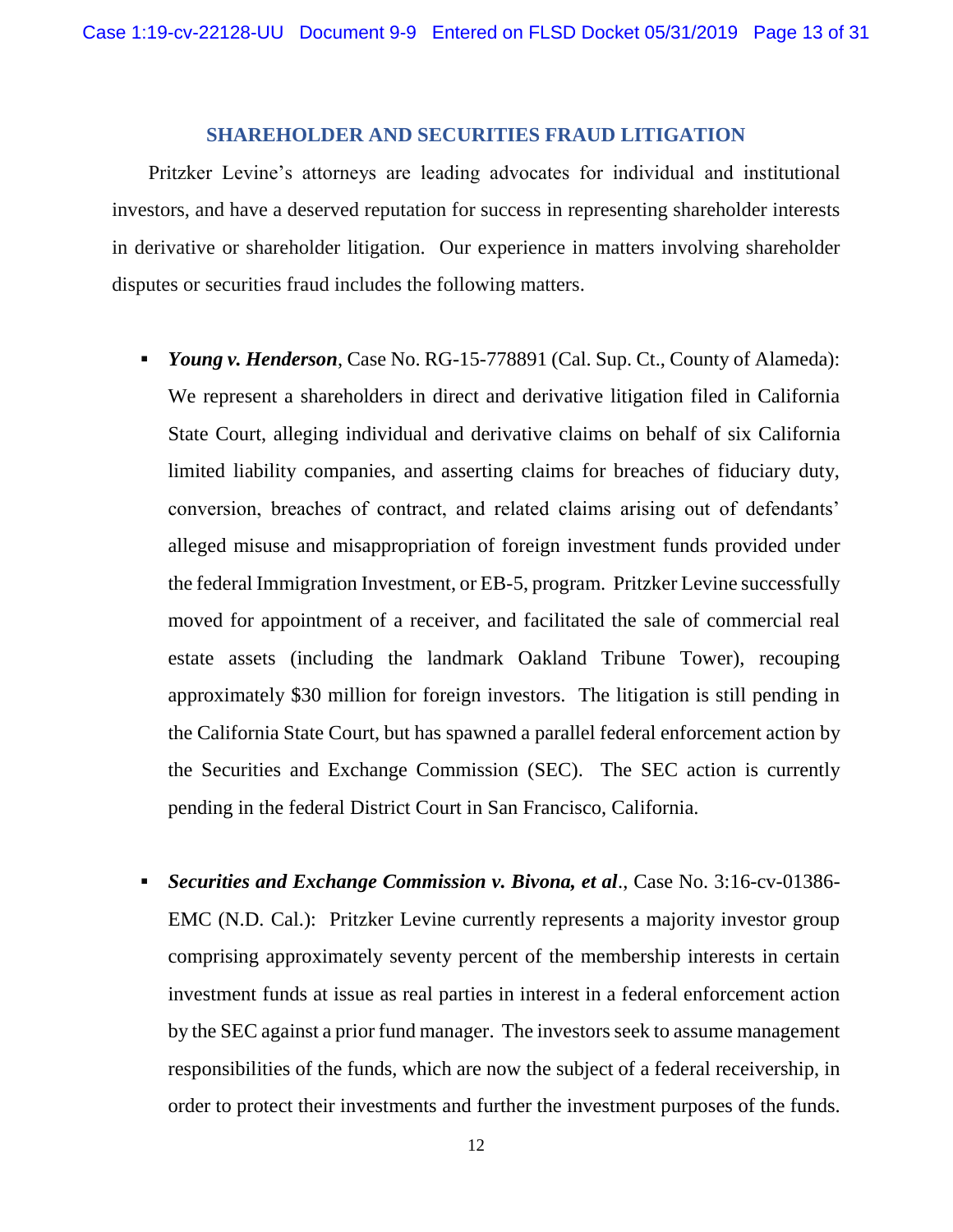This matter is currently pending before Judge Edward Chen, who has approved a resolution and plan of distribution as advocated by Pritzker Levine's clients.

- *In re Lehman Brothers Debt/Equity Securities Litigation*, Case No. 1:08-cv-05523-LAK:GWC (S.D.N.Y): Pritzker Levine partner Jonathan Levine represented as Class Counsel a certified class of retail investors in Lehman-issued structured products sold by UBS Financial Services, Inc. The plaintiffs alleged that UBS violated federal securities laws by selling the structured products pursuant to offering documents that misrepresented Lehman's financial condition and failed to disclose that the "principal protection" feature of many of the notes depended upon Lehman's solvency. The case resulted in a settlement that created a \$120 million fund to resolve the claims.
- *In re SLM Corporation Securities Litigation*, Case No. 08 Civ. 1029 (WHP) (S.D.N.Y): Pritzker Levine partner Jonathan Levine, as Lead Counsel, represented a certified nationwide class of investors of SLM Corporation ("Sallie Mae") in litigation alleging that Sallie Mae, the leading provider of student loans in the U.S., misled the public about its financial performance in order to inflate the company's stock price. The case resulted in a settlement that established a \$35 million fund to resolve investors' claims*.*
- *In re Winstar Communications Securities Litigation*, Case No. 01 Civ. 3014 (GBD) (S.D.N.Y.): Pritzker Levine partner Jonathan Levine represented Allianz of America, Inc., Fireman's Fund and other large private institutional investors in federal securities litigation against the senior executives of Winstar Communications Inc., Lucent Technologies Inc. and Grant Thornton LLP, arising out of plaintiffs' investments in Winstar Communications, Inc. The case was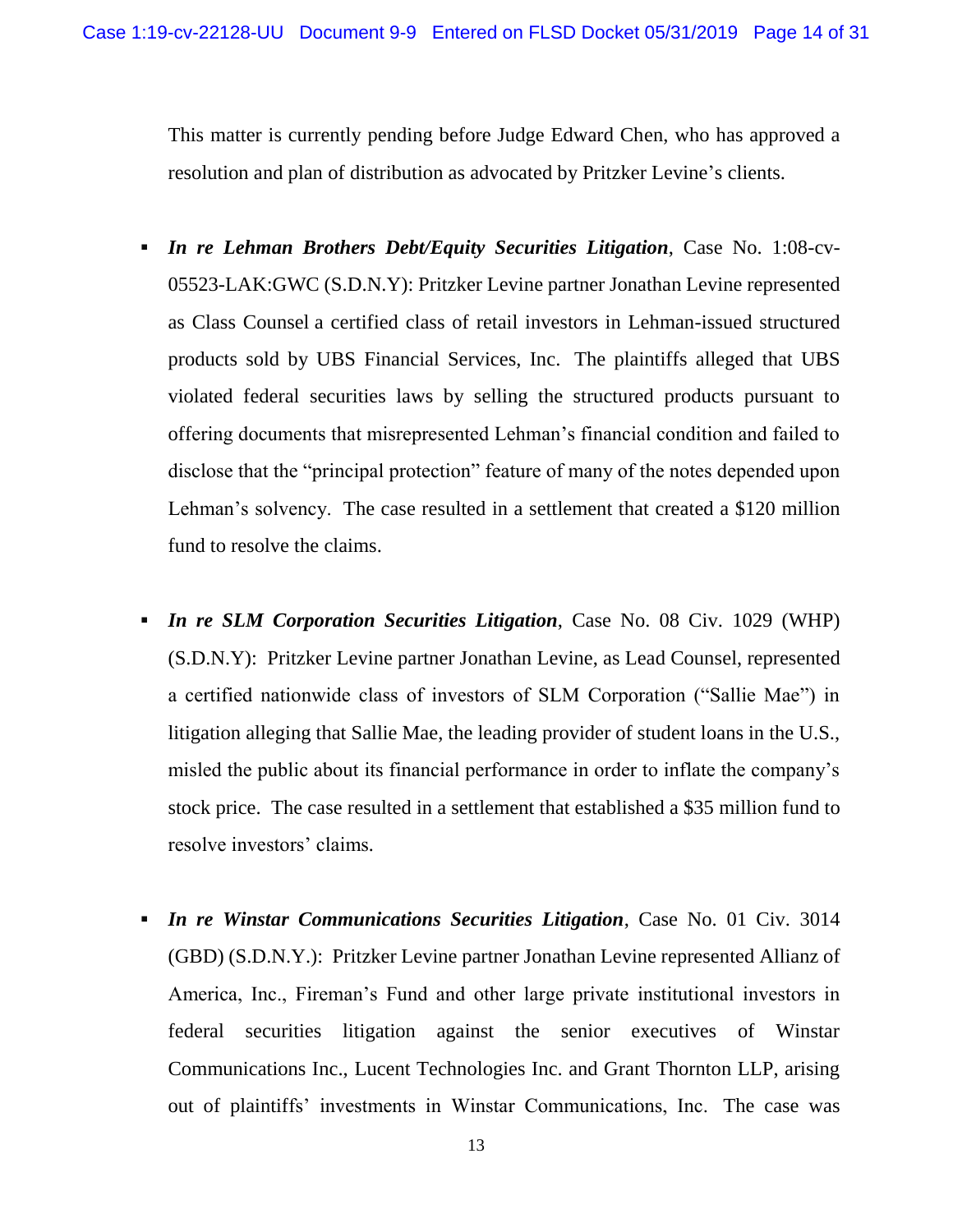resolved through several confidential settlements, the last one achieved on the eve of trial.

- *In re American Express Financial Advisors Securities Litigation*, Case No. 04 Civ. 1773 (DAB) (S.D.N.Y.): Pritzker Levine partner Jonathan Levine represented as Co-lead Counsel a nationwide class of individuals who bought financial plans and invested in mutual funds from American Express Financial Advisors. The case alleged that American Express steered its clients into underperforming "shelf space funds" to reap kickbacks and other financial benefits. The case resulted in a cash settlement of \$100 million.
- *Rosen v. Macromedia, Inc.*, Case No. 988526 (Cal. Sup. Ct., County of San Francisco): Pritzker Levine partner Jonathan Levine, as Co-Lead Counsel, represented a certified nationwide class of investors of Macromedia in litigation alleging that the company and certain of its executives misled the public about its financial performance and products in order to inflate its stock price. The case resulted in a settlement that established a \$48 million fund to resolve investors' claims*.*
- *In Re Gupta Corporation Securities Litigation*, Case No. C 94-1517 FMS (N.D.Cal.): Pritzker Levine partner Jonathan Levine represented as Co-lead Counsel a certified nationwide class of investors of Gupta Corporation in litigation alleging that Gupta and its senior-most executives misled the public about the company's financial performance in order to inflate the company's stock price. The case resulted in a \$15 million settlement fund to resolve investors' claims*.*
- *Provenz v. Miller*, Case No. CV-92-20159-RMW (N.D.Cal): Pritzker Levine partner Jonathan Levine represented as Co-lead Counsel a certified nationwide class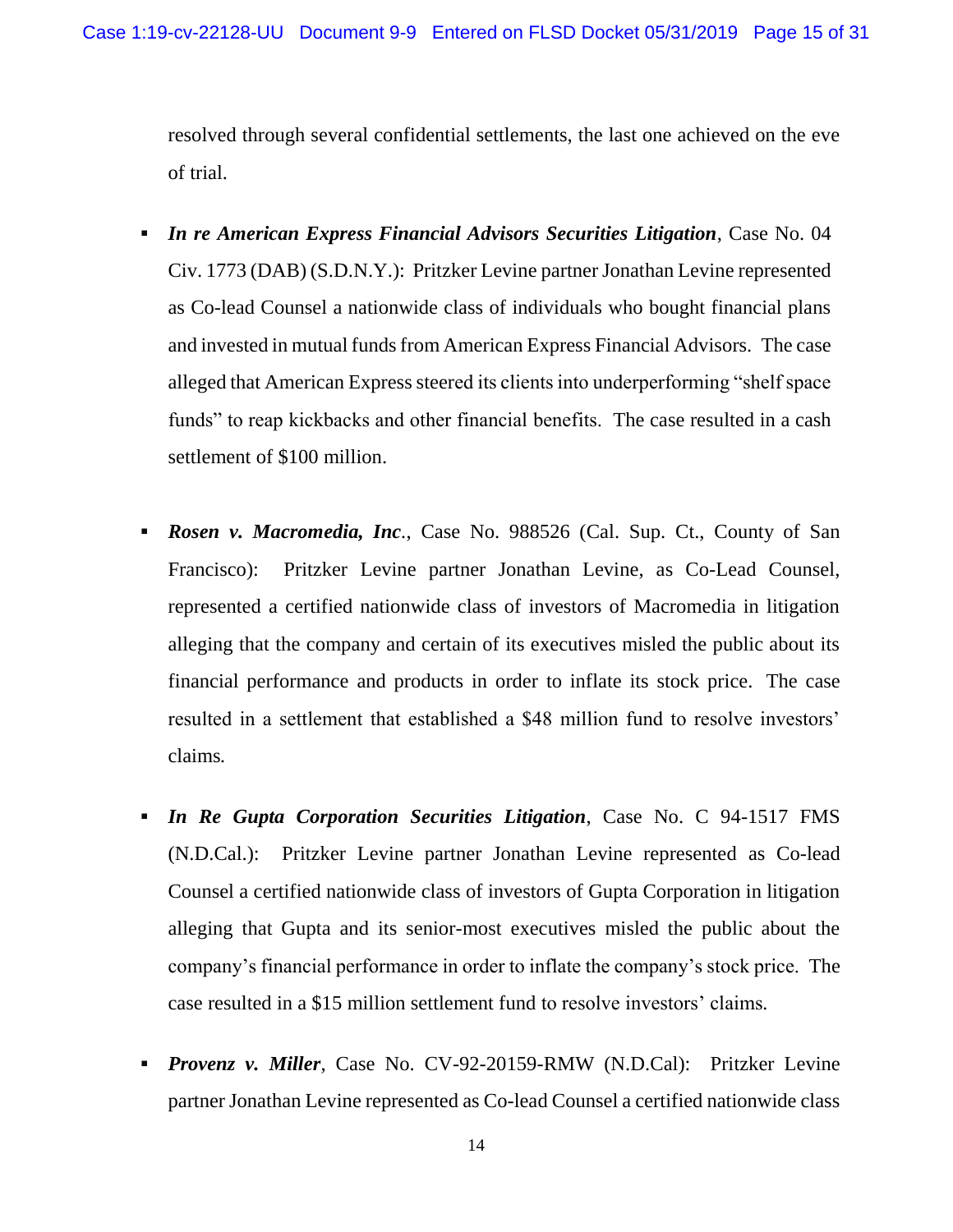of investors of MIPS Technologies, Inc. in litigation alleging that MIPS and certain of its executives misled the public about its financial performance and products in order to inflate the company's stock price. The case resulted in a settlement that established a \$15 million fund to resolve investors' claims*.*

# **ATTORNEY PROFILES**

# **Elizabeth C. Pritzker**

Elizabeth Pritzker is a co-founding partner of Pritzker Levine LLP. She has 26 years of litigation experience representing clients in antitrust matters, consumer cases, business and employment disputes, and in First Amendment-related litigation.

Ms. Pritzker practices exclusively in the areas of litigation, trial and client counseling. She has successfully represented corporate clients, small businesses, public entities, nonprofit groups, labor unions, employees and injured persons in individual and class cases, and has counseled or successfully litigated on behalf of journalists and media clients.

Ms. Pritzker has served in a leadership capacity in numerous matters, including in several cases brought under federal and state antitrust and consumer protection statutes prosecuted in the federal district court in the Northern District of California and in the California state courts.

In the antitrust arena, Ms. Pritzker served as court-appointed Class Counsel in *Il Fornaio (America) Corporation v. Lazzari Fuel Company, LLC*, N.D. Cal. Case No. 13 cv-05197-WHA, an antitrust class action alleging customer allocation and bid-rigging among the major sellers of restaurant-grade mesquite charcoal. She also was appointed to serve as Liaison Counsel for Direct Purchaser Plaintiffs in *In re TFT-LCD (Flat Panel) Antitrust Litigation,* N.D. Cal. Case No. 07-md-01827-SI, a multi-district class action alleging price-fixing by manufacturers of LCD panels. She now serves as Additional Class Counsel in *In re National Collegiate Athletic Association Grant-In-Aid Cap Antitrust*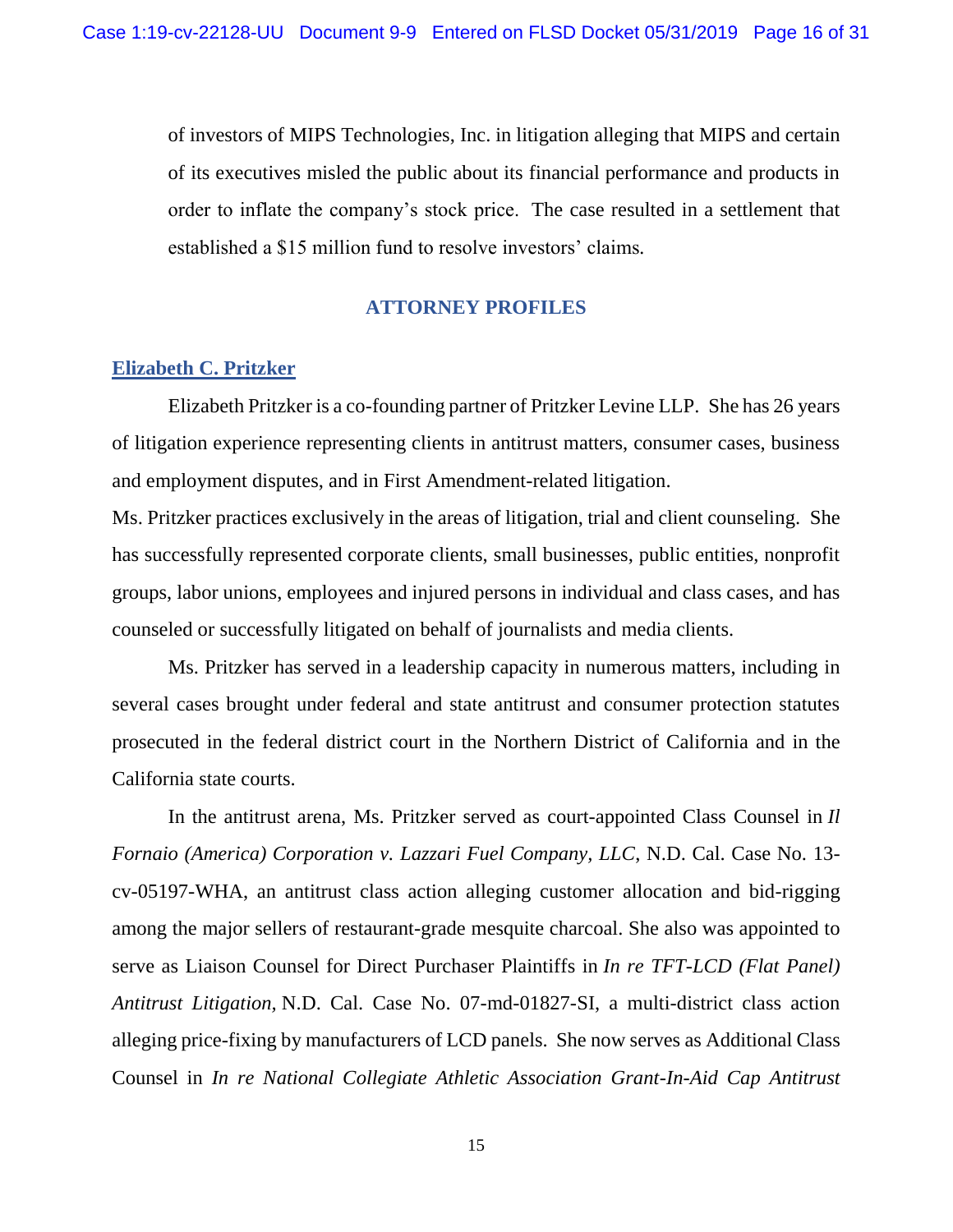*Litigation*, N.D. Cal. Case No. 14-md-02541-CW, where she represents current and former college athletes in multi-district litigation alleging that the NCAA and its members illegally agreed or colluded to cap or depress the athletic grant-in-aid program in violation of federal antitrust laws.

Ms. Pritzker currently serves on the Plaintiffs' Steering Committee in two Northern District of California antitrust class actions: *In re Lithium Ion Rechargeable Batteries Antitrust Litigation*, N.D. Cal. Case No. 13-md-02420-YGR, a multi-district class action alleging price fixing by foreign and domestic battery manufacturers; and *In re Transpacific Air Transportation Antitrust Litigation*, N.D. Cal. Case No. 07-cv-5634-CRB, a multidistrict class action alleging price-fixing of airfares and surcharges by airlines in the transpacific airline market. Outside of the district, Ms. Pritzker currently has leadership positions in several antitrust matters, including: *In re Packaged Seafood Products Antitrust Litigation*, MDL No. 2670 (S.D. Cal.) (Discovery Chair/End-User Plaintiffs' Steering Committee); *In re EpiPen (Epinephrine Injection, USP) Marketing, Sales Practices and Antitrust Litigation*, MDL No. 2785 (D. Kansas) (Chair of Plaintiffs' Steering Committee); *In re Domestic Drywall Antitrust Litigation*, MDL No. 2437 (E.D. Penn.) (Liability Assessment Team Leader/Indirect Purchaser Plaintiffs' Steering Committee): and *In re Disposable Contact Lens Antitrust Litigation,* MDL No. 2626 (M.D. Florida) (Plaintiffs' Steering Committee).

In the consumer protection field, Ms. Pritzker and the firm currently serve as Colead Class Counsel in *Corcoran v. CVS Pharmacy, Inc***.**, Case No. 15-cv-02624-YGR (N.D. Cal), representing consumers in litigation against CVS for unfair and deceptive practices in the pricing and sale of generic drugs to insured customers, and in *In re Lenovo Adware Litigation,* MDL No. 2624 (N.D. Cal), representing consumers harmed by malicious software installed on certain Lenovo notebook computers. Previously, Ms. Pritzker served as Co-Lead Class Counsel in *In re GIB LLC Cases*, JCCP No. 4657, where she represented a certified class of salon owners, hair stylists and consumers exposed to off‐gassing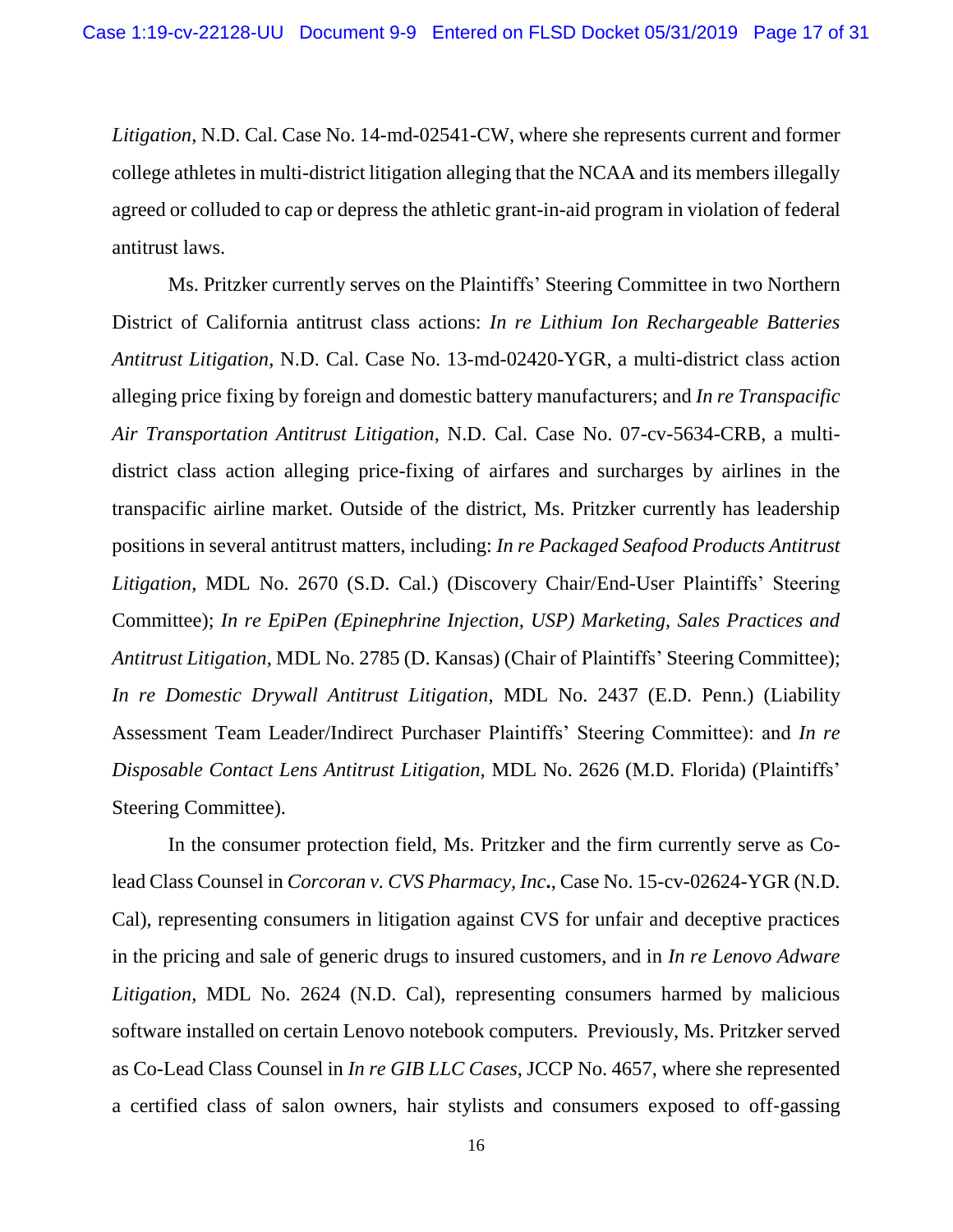formaldehyde and other harsh chemicals from the Brazilian Blowout line of hair smoothing products that were falsely advertised as "formaldehyde free" and as not containing harmful chemicals. She also served on the Plaintiffs' Executive Committee in *In re Adobe Systems, Inc. Privacy Litigation,* N.D. Cal. Case No. 5:13-cv-05226-LHK, a class action brought on behalf of users of Adobe software products whose personal private information or property were compromised as a result of alleged substandard security practices at Adobe that lead to a massive data and security breach in September 2013. Both matters resulted in courtapproved settlements.

Ms. Pritzker has been consistently honored as a Northern California "*Super Lawyer*  (2010-2018), and has earned the distinction of being included among the "*Top 100 Super Lawyers*," as well as the "*Top 50 Women Super Lawyers*," in Northern California. In 2015, the American Antitrust Institute selected Ms. Pritzker as a finalist for its annual "*Outstanding Antitrust Litigation Achievement in Private Law Practice*" Award.

Ms. Pritzker's volunteer service includes work on behalf of the bench and bar. She sits on the Duke Law *Committee on Standards and Best Practices for Increasing Diversity in Mass Tort and Class Action Leadership*, and serves as a Lawyer Representative to the District Court for Northern District of California. She also sits on the Executive Committee of the Antitrust, Unfair Competition and Privacy Law Section of the State Bar of California, where she currently serves as Vice-Chair, Competition. She has been nominated to Chair the Committee starting in October 2019. Ms. Pritzker has been honored by the Society of Professional Journalists–Northern California Chapter with the prestigious "*James Madison Freedom of Information Award*" for her legal work on behalf of San Francisco Bay Area journalists and media.

Before founding Pritzker Levine, Ms. Pritzker was a partner for eight years at Girard Gibbs LLP in San Francisco, California. She was a principal attorney at Cotchett, Pitre & McCarthy LLP in Burlingame, California. She co-founded The First Amendment Project,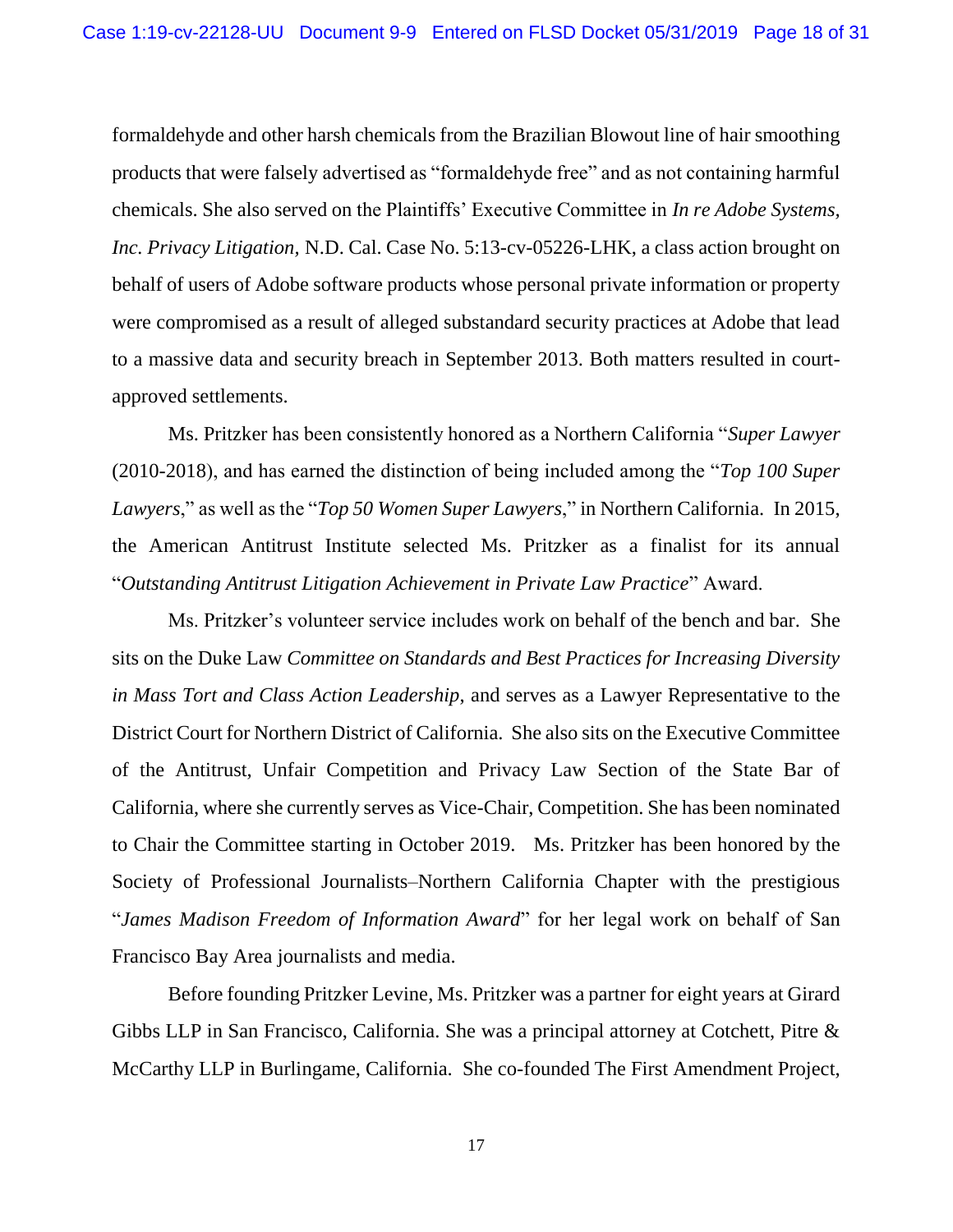a nonprofit public interest law firm representing journalists, media and others in First Amendment-related litigation, and served as its Chief Staff Attorney from 1992 to 1999.

#### **Education**

Ms. Pritzker received her Bachelor of Arts degree in Economics from McGill University in Montreal, Quebec, Canada. She obtained her Juris Doctor from the University of San Francisco School Of Law.

# **Bar Membership**

Ms. Pritzker is admitted to practice in the State of California. She also is admitted to the United States Supreme Court; the United States District Courts for the Northern, Central, Southern, and Eastern Districts of California; and the United States District Court for the District of Colorado.

#### **Publications/Speaking Engagements**

As part of the Executive Committee of the Antitrust, Unfair Competition and Privacy Law Section of the California State Bar, Ms. Pritzker has authored several articles about recent developments in the antitrust, privacy and consumer law fields for the Section's monthly *E-Briefs*. She is a frequent commentator and lecturer on various topics, including antitrust law, class action procedure and practice, electronic discovery, use and enforcement of the Freedom of Information Act and individual state right-to-know laws, and civil litigation and trial practice.

Ms. Pritzker has served as a presenter on these and other issues on behalf of the American Bar Association (ABA), the American Association for Justice (AAJ), the San Francisco Trial Lawyers Association (SFTLA), the State Bar of California, the California First Amendment Coalition (CFAC), and Consumer Attorneys of California (CAOC), among others. Ms. Pritzker's publications and speaking engagements include: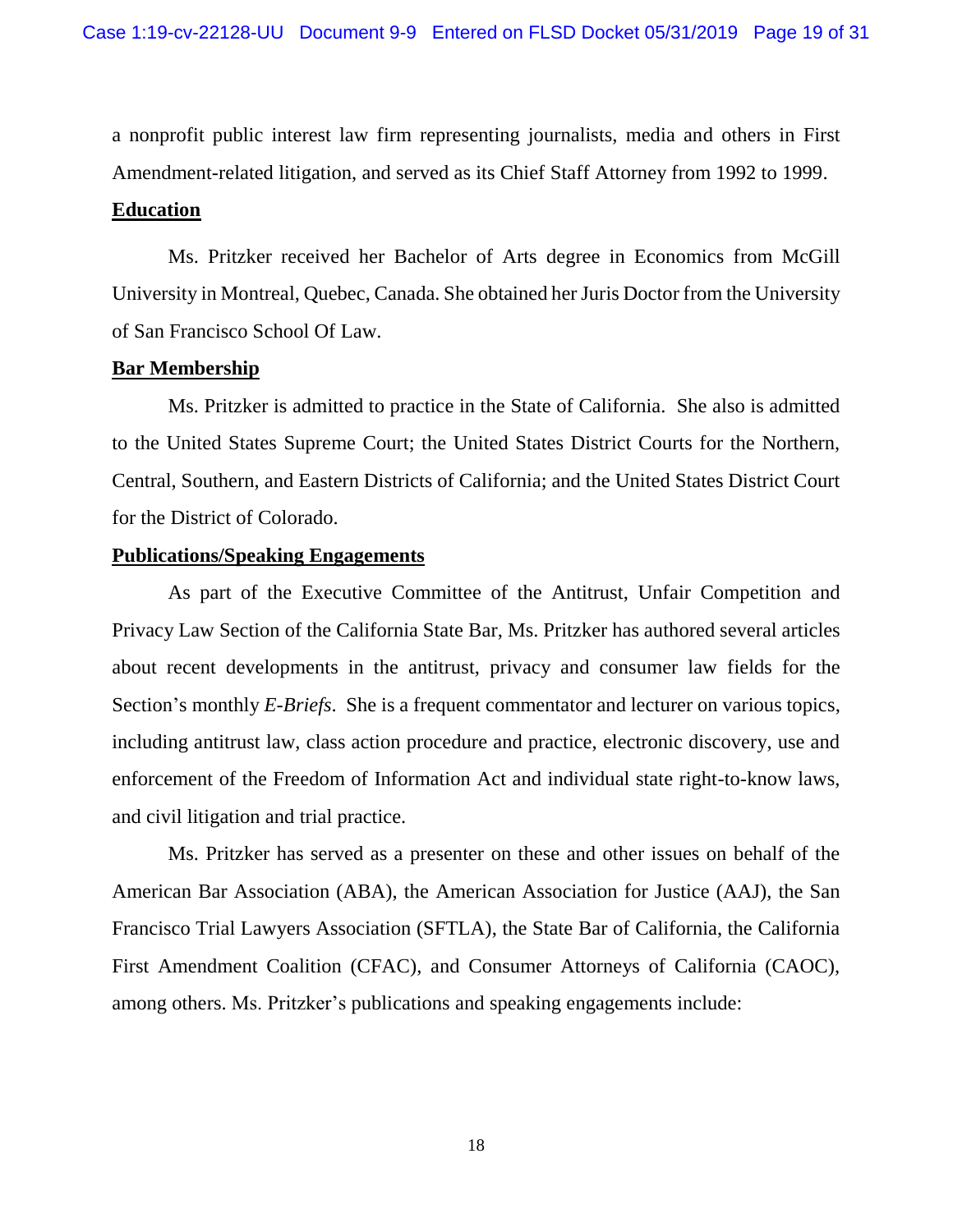- Author, "*Making the Intangible Concrete: Litigating Intangible Harms in a Post-Spokeo World*," Competition: the Journal Anitrust, Unfair Competition and Privacy Law Section of the State Bar of California, Vol. 26, No. 1, Spring 2017.
- Speaker, "*Antitrust 101*," Annual Convention of Sections of the State Bar of California, August 2017.
- Speaker, "*Antitrust 101*," Annual Convention of the State Bar of California, September 2016.
- Webinar Speaker, "*Multistate Indirect Purchaser Class Actions: Using Consumer Protection Statutes to Hurdle the Illinois Brick Wall*," American Bar Association, December 2015.
- Webinar Moderator, "*Emerging Standards Under the FTAIA*," Antitrust, Unfair Competition and Privacy Law Section of the State Bar of California, February 2015.
- Speaker, "*The Lightbulb Conspiracy: Environmental Impacts of Planned Obsolescence*," Environmental Youth Forum 2015, February 2015.
- Lecturer, "*Post-Brinker Employment Class Action Seminar*," 46th Annual Consumer Attorneys of California Convention. November 2012.
- Presenter, "*Class Actions under Dukes*," Cambridge International Forums: Plaintiffs Class Action Forum, April 2012.
- Lecturer, *Summary Judgment Seminar*, San Francisco Trial Lawyers Association, February 2012.
- Moderator*, Judicial Perspectives on Class Actions*, Consumer Attorneys of California, March 2012.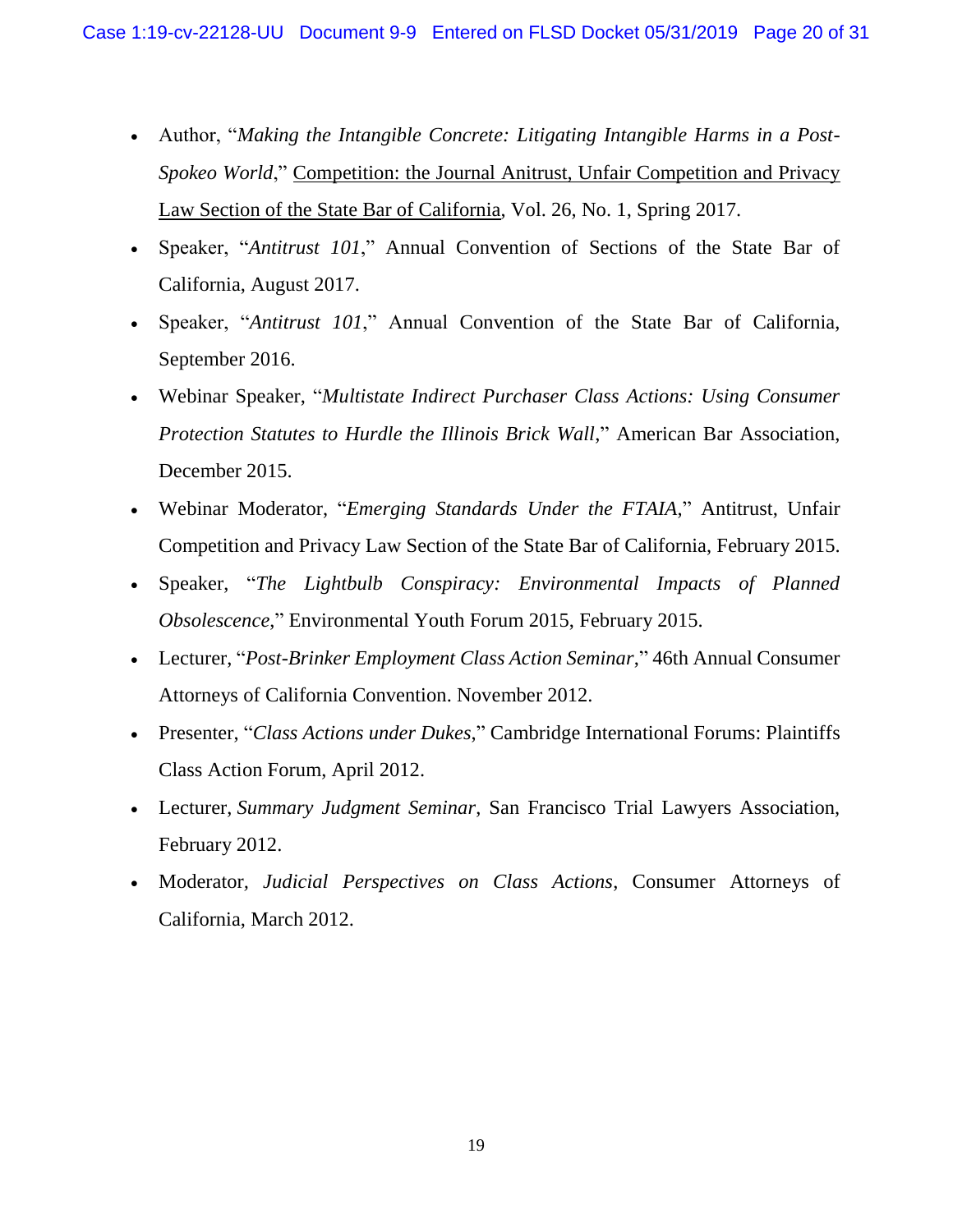#### **Community/Pro Bono**

Ms. Pritzker is passionate about environmentally‐sensitive architecture and design. Her concern for the environment and the impact of consumer electronic waste on the health of the planet is depicted in the documentary film, *The LightBulb Conspiracy: The Untold Story of Planned Obsolescence*, by Cosima Dannoritzer.

Ms. Pritzker is a participating mentor in antitrust law for the American Bar Association (ABA) Antitrust Law Section and Young Lawyers Division, and a former board member of the Legal Aid Society of San Mateo County

Ms. Pritzker is a former board member of Bay Area Lawyers for Individual Freedom (BALIF). During her board term, she served as member of the Executive Committee and a Co-Chair of BALIF's Judiciary Committee. Previously, she chaired BALIF's Young Lawyers and Law Student Committee, where she oversaw and implemented BALIF's 'Connections' Mentoring Program.

#### **Jonathan K. Levine**

Jonathan Levine is a co-founding partner of Pritzker Levine LLP. Mr. Levine has more than 26 years of experience prosecuting complex securities fraud, business, antitrust and consumer class action litigation in state and federal courts. He has successfully represented high net worth investors, state public pension funds, multi-national corporations, small businesses, whistleblowers and consumers in individual, derivative and class action litigation.

Mr. Levine has served in a leadership role in numerous cases brought under federal and state securities, antitrust and consumer statutes. He also has represented whistleblowers before the U.S. Securities and Exchange Commission, the U.S. Commodity Futures Trading Commission and the U.S. Department of Justice. He served recently as Lead or Co-lead Counsel in *In re SLM Corp. Securities Litigation* (\$35 million settlement), *In re American Express Financial Advisors Securities Litigation* (\$100 million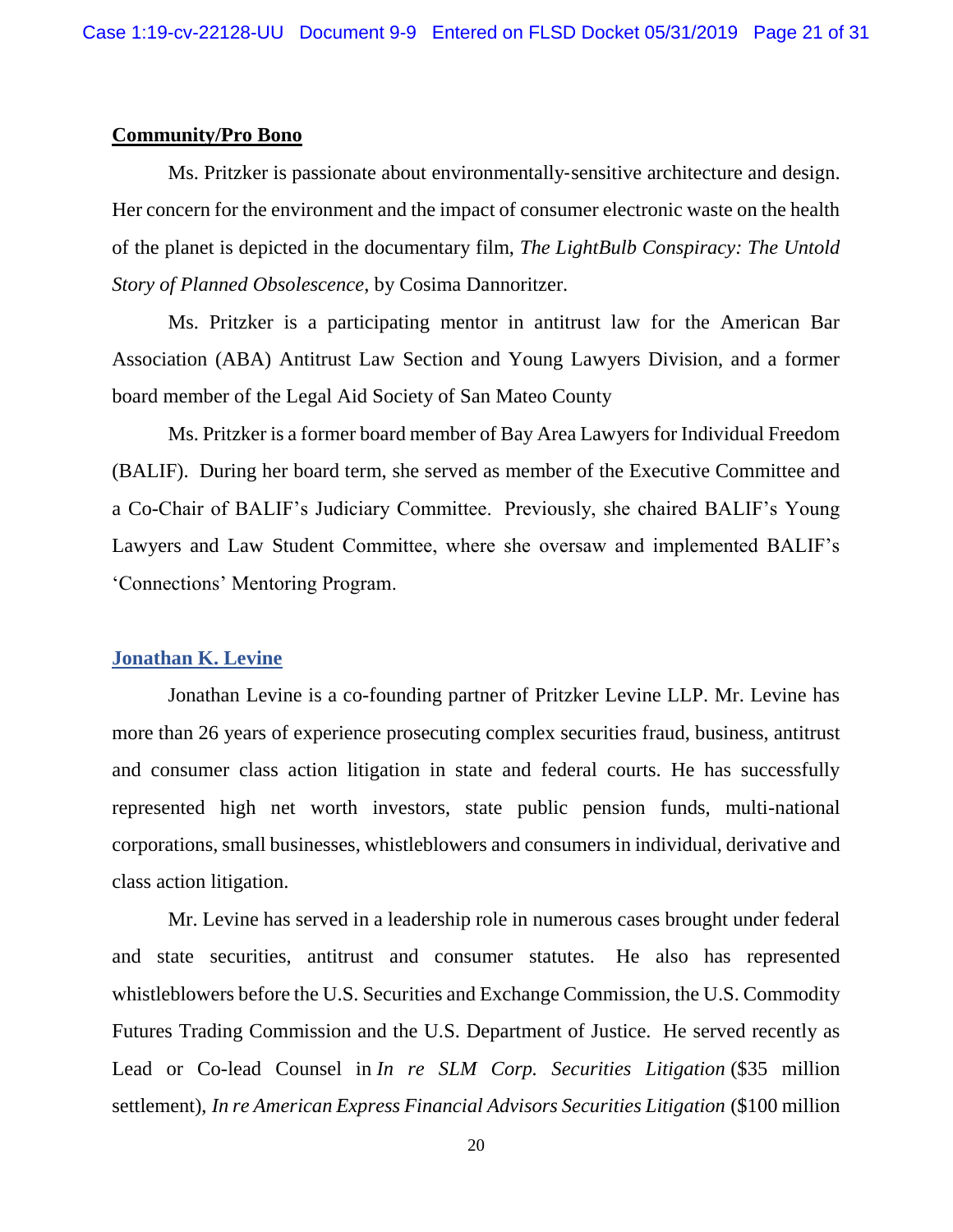settlement) and *In re Winstar Communications Securities Litigation* (confidential settlement on behalf of Allianz of America, Inc., Fireman's Fund and other large private institutional investors).

In the consumer protection field, Mr. Levine currently serves as Co-lead Counsel in *In re Lenovo Adware Litigation,* MDL 2624 (N.D. Cal.), where he represents more than 800,000 consumers in a nationwide multidistrict class action against Lenovo and Superfish for damages arising from the surreptitious installation of a Superfish spyware program by Lenovo on certain notebook computer models sold in the United States. He served as Colead Counsel in *In re Providian Credit Card Cases*, J.C.C.P. No. 4085 (Cal. Sup. Ct., County of San Francisco), which resulted in a \$105 million settlement, plus injunctive relief, one of the largest class action recoveries in the United States arising out of consumer credit card litigation. He also served as Lead or Co-lead Counsel in three class action cases challenging actions taken by timeshare developers to the detriment of the timeshare owners: *Wixon v. Wyndham Resort Development Corporation*, Case No. C 07-2361- JSW (BZ) (N.D. Cal.); *Berrien v. New Raintree Resorts*, Case No. 4:10-cv-03125-CW (N.D. Cal): and *Benedict v. Diamond Resorts Corporation,* Case No. 1:2012cv00183 (D. Hawaii).

Before collaborating with Elizabeth Pritzker to create Pritzker Levine LLP, Mr. Levine was a partner for more than a decade at Girard Gibbs LLP in San Francisco. He was a partner for nine years at Kaplan Fox & Kilsheimer LLP, a New York law firm.

Mr. Levine has been repeatedly recognized by his peers as a Northern California "*Super Lawyer*." He has served as an appointed member of the Committee on Federal Courts of the State Bar of California and as the past chair of the American Bar Association Litigation Section Subcommittee on Officers and Directors Liability. He currently serves as Chairman of the Executive Committee of the Business Section of the Alameda County Bar Association and as a member of Privacy Law Subcommittee of the State Bar of California Antitrust, Unfair Competition and Privacy Law Section.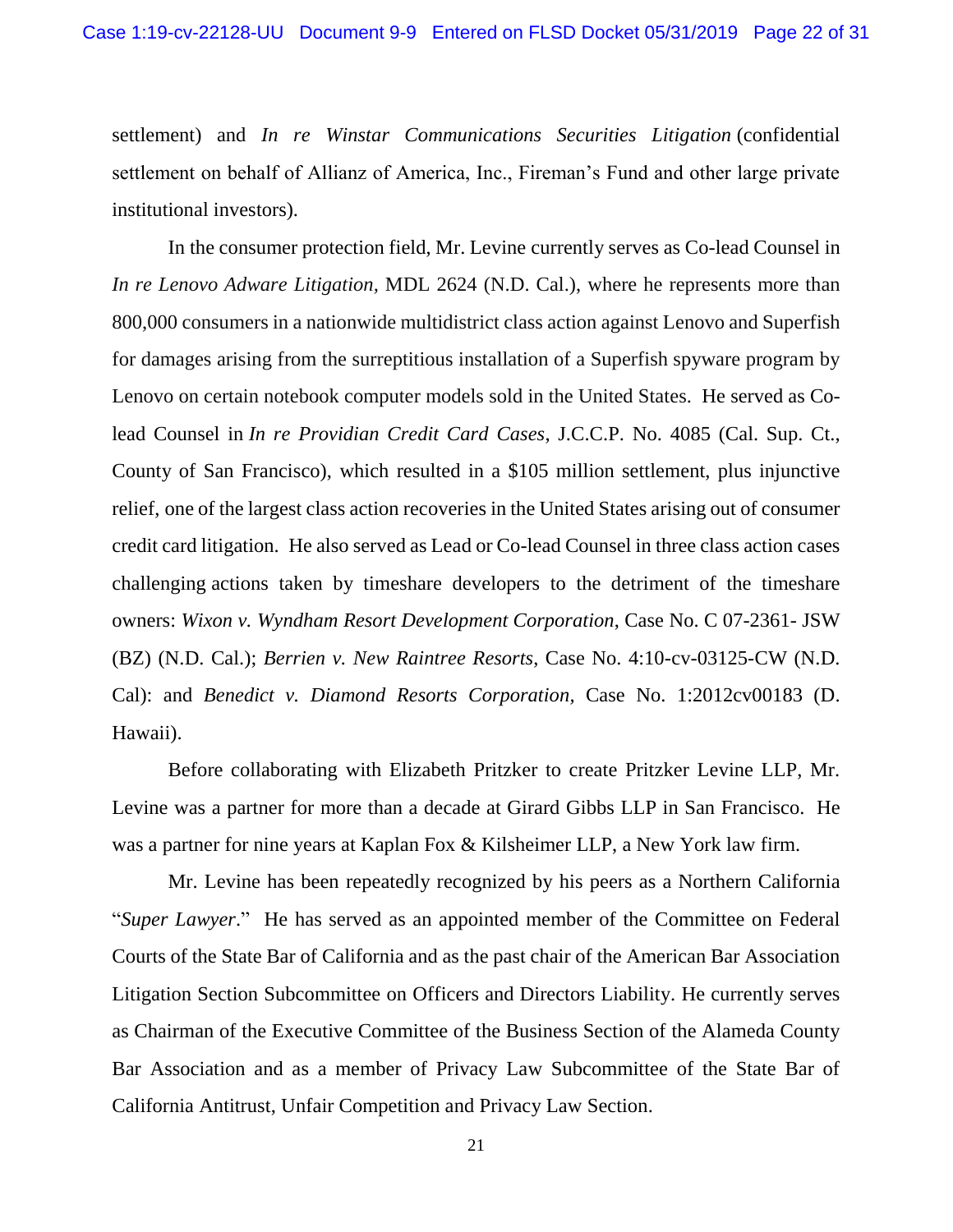#### **Education**

Mr. Levine graduated from Columbia University with a Bachelor of Arts degree in English. He obtained his Juris Doctor degree from Fordham University School of Law.

# **Bar Membership**

Mr. Levine is admitted to practice in the States of California, New York and Connecticut. He is also admitted to practice before the U.S. Supreme Court, the U.S. Courts of Appeals for the Second, Fourth, Ninth and Eleventh Circuits, and the U.S. District Courts for the Southern and Eastern Districts of New York, the Northern, Central, Southern and Eastern Districts of California, the Northern District of Texas and the District of Colorado.

#### **Publications/Speaking Engagements**

Mr. Levine frequently writes and speaks on a host of legal issues. He recently served as a member of the National Association of Public Pension Attorneys' *Morrison* Working Group and was one of the drafters of *Living in a Post-Morrison World: How to Protect Your Assets Against Securities Fraud*, NAPPA (2012). He is the author of "*E-Mail and Voice Mail Discovery Issues*," Glasser LegalWorks (1998), and "*Discovery Techniques in Commercial Litigation and Recent Developments In the Rules of Discovery*," American Trial Lawyers Association (1991), and the co-author of "*California Online Privacy Laws: The Battle for Personal Data*," Competition: The Journal of the Antitrust, UCL and Privacy Section of the State Bar of California (Fall 2016), as well as "*The Business Judgment Rule and Derivative Actions*," Practicing Law Institute (1989).

Mr. Levine has lectured on securities litigation under the Private Securities Litigation Reform Act of 1995, consumer fraud and predatory lending litigation, and computer discovery and electronic data retention risk control. He was the featured speaker addressing *Successful Direct Examination of Expert Witnesses* at the Bridgeport 2011 Conference on Working With and Deposing Experts (March 2011), and *Evaluating the*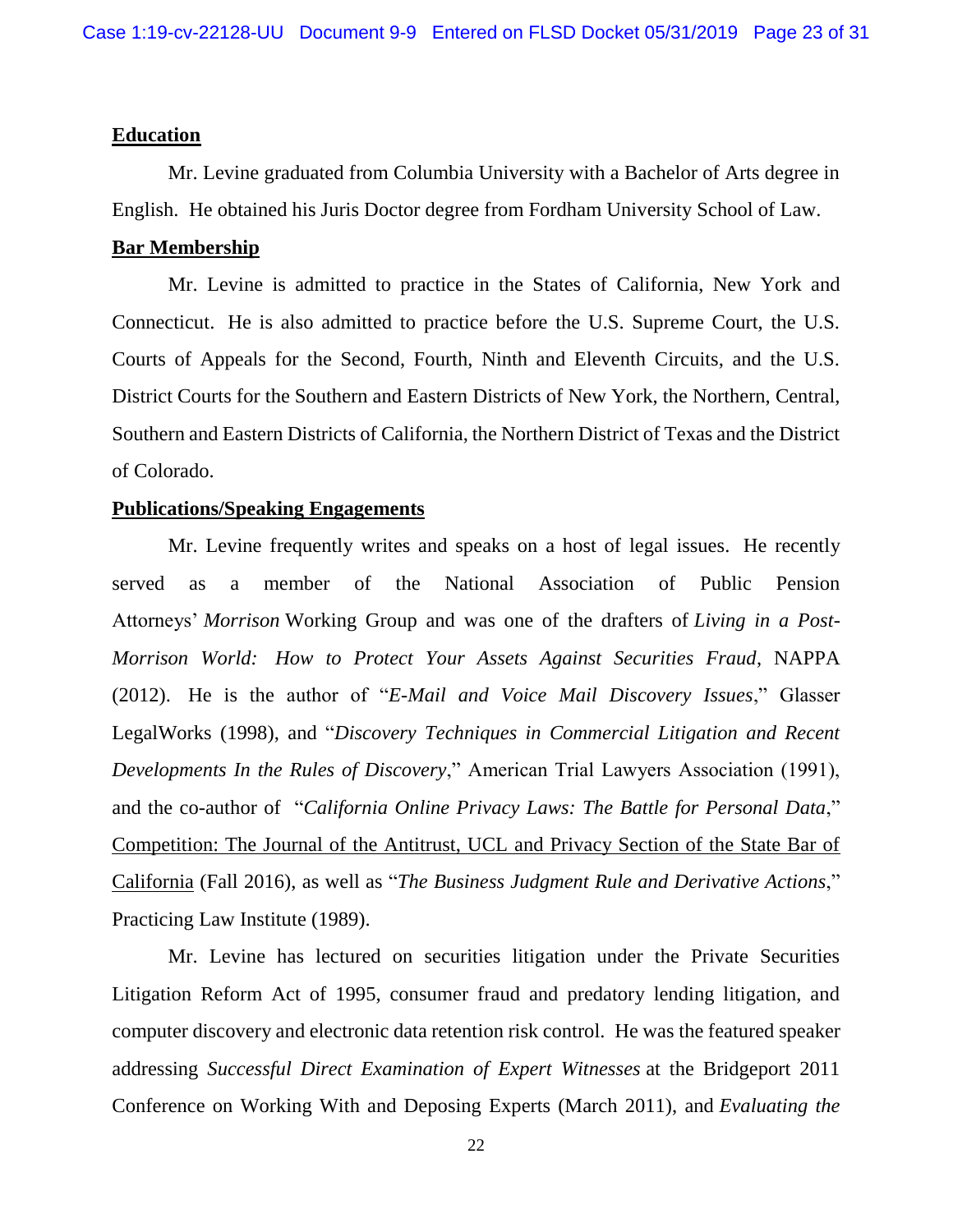*Impact of the LIBOR Scandal* at the West LegalEdCenter (August 2012).

#### **Community/Pro Bono**

Mr. Levine has served as a member of the Piedmont Civil Service Commission and the Piedmont Parks Commission. He also serves as a member of Piedmont Planning Commission and on its Environmental Task Force.

# **Bethany L. Caracuzzo**

Bethany Caracuzzo serves as Special Counsel with Pritzker Levine LLP, where she focuses on litigation involving antitrust violations, defective products and services, employment law disputes and personal injury law. She has been repeatedly recognized by her peers as a Northern California "*Super Lawyer*," an honor accorded to less than 5 percent of all licensed attorneys in California.

Ms. Caracuzzo is active in the firm's prosecution of several antitrust class actions, including *In re Packaged Seafood Products Antitrust Litigation*, MDL No. 2670 (S.D. Cal.) (representing consumers in a multi-district class action alleging price-fixing by major U.S. producers of canned and packaged tuna), *In re Transpacific Air Transportation Antitrust Litigation*, N.D. Cal. Case No. 07-cv-5634-CRB (representing consumers in a multidistrict class action alleging price-fixing by airlines in the transpacific passenger airline market), and *In re Domestic Drywall Antitrust Litigation*, E.D. Pa. Case No. 13-md-2437- MMB (representing nonprofit housing development entities and indirect purchasers in a multi-district class action alleging price fixing by U.S. drywall manufacturers). She was a key contributor to the firm's settlement of consumer class action litigation involving the Brazilian Blowout line of hair smoothing products.

Prior to joining Pritzker Levine, Ms. Caracuzzo spent twelve years representing injured victims at two well-known San Francisco Bay Area law firms. She has litigated and obtained favorable settlements in personal injury cases involving medical malpractice,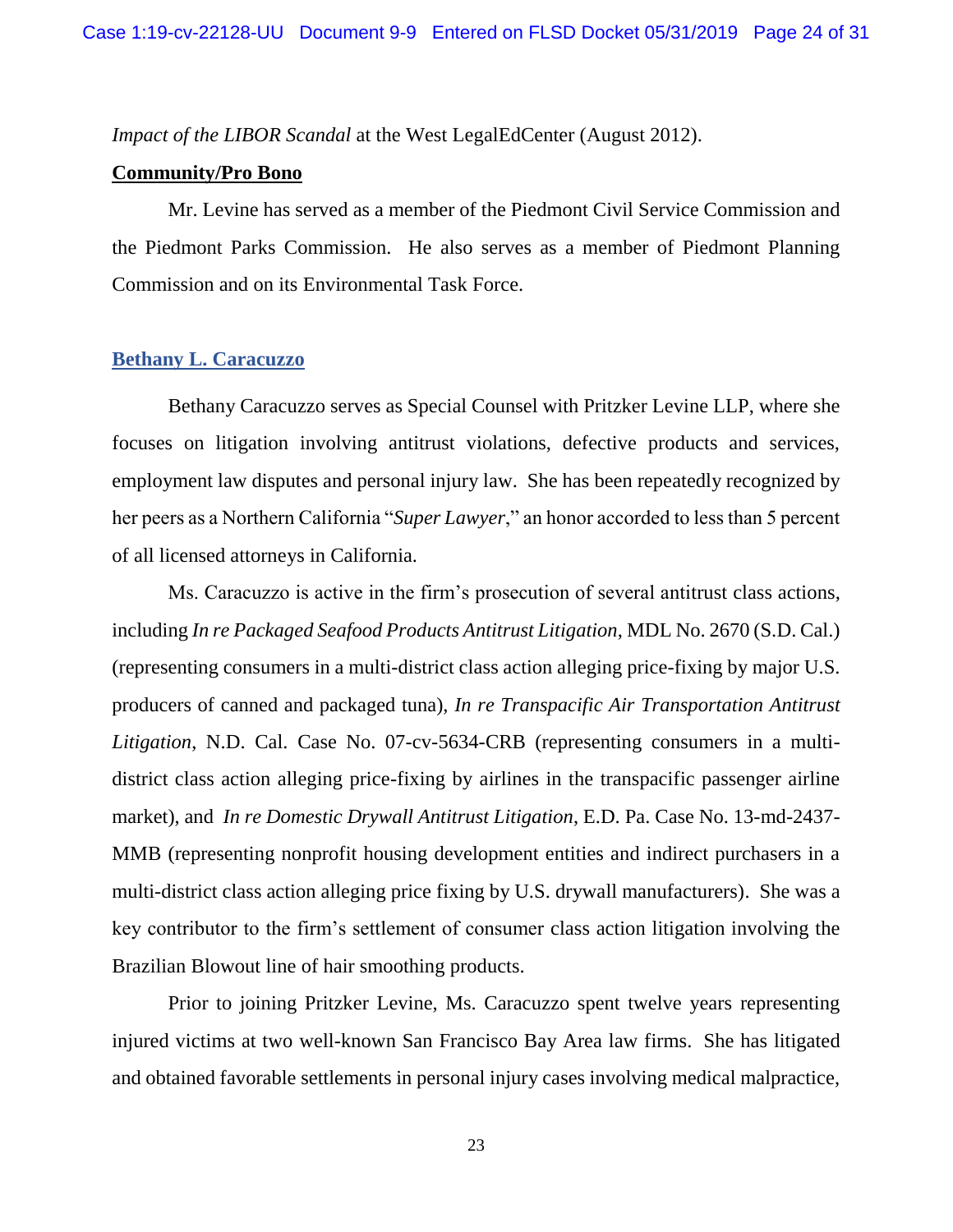dangerous drugs, defective products, dangerous property conditions, motor vehicle accidents and professional malpractice. She has served as a member of several trial teams in litigating cases to verdict, including case involving wrongful death, traumatic birth injuries and injuries from defective products.

Ms. Caracuzzo has represented plaintiffs in cutting edge medical malpractice matters involving In Vitro Fertilization ("IVF") procedures. She also represented plaintiffs in cases addressing issues of clergy and teacher sexual abuse, and in civil rights cases.

In the employment arena, Ms. Caracuzzo has successfully represented individual victims of harassment and discrimination based upon their race, gender, national origin, disability and religious beliefs, as well as victims of sexual harassment and abuse. She also has worked to obtain a favorable results on behalf of dozens of victims who, as result of illegal Ponzi schemes, were defrauded of their life savings.

Ms. Caracuzzo began her legal career in the Office of the District Attorney for San Diego County, where she focused on child support enforcement, paternity disputes and custodial/family law matters. She later worked as a Research Attorney for the Superior Court of Alameda County.

#### **Education**

Ms. Caracuzzo graduated *cum laude* from Boston College, earning a Bachelor of Arts degree in International Relations with a focus on conflict resolution. She obtained her Juris Doctor degree in just two years from California Western School of Law in San Diego, California. While at California Western, she received the Wiley W. Manual Award for Pro Bono Excellence for her work with the San Diego AIDS Foundation Project.

#### **Bar Memberships**

Ms. Caracuzzo is admitted to practice in the State of California and before the U.S. Court of Appeals for the Ninth Circuit and the U.S. District Courts for the Northern, Central, Southern, and Eastern Districts of California.

24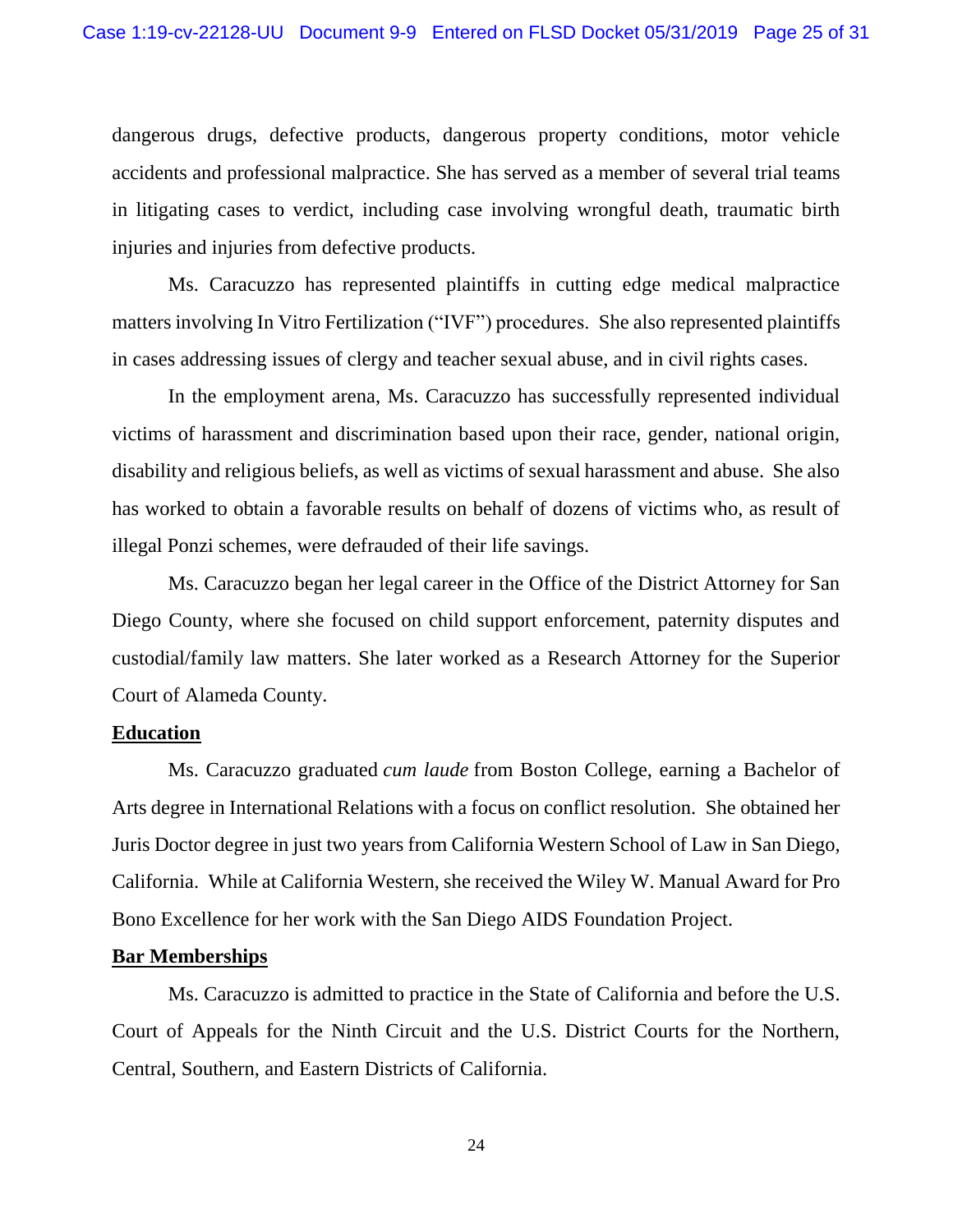#### **Speaking Engagements**

Ms. Caracuzzo currently serves as the Secretary to the Women's Caucus of Consumer Attorneys of California (CAOC), a group dedicated to the advancement of women lawyers as well as committed to supporting and furthering legislation that impacts the lives of Californians. She is an active member of several professional associations, including San Francisco Trial Lawyers Association (SFTLA), California Employment Lawyers Association (CELA), the American Association for Justice (AAJ), the Alameda County Bar Association (ACBA), and the Bar Association of San Francisco (BASF).

In February 2013, Ms. Caracuzzo was a featured SFTLA lecturer in a continuing legal education seminar entitled "Opposing Motions for Summary Judgment."

# **John A. Kehoe**

John Kehoe is of counsel to Pritzker Levine LLP. Mr. Kehoe is based in the firm's New York office, where he works with clients to elicit changes to enhance corporate governance, promote management responsibility, protect stockholder rights, and recover financial losses as a result of wrongful misconduct. He currently is assisting the firm in the prosecution of complex litigation matters, including *In re Lenovo Adware Litigation,* MDL 2624 (N.D. Cal.) (representing consumers in a multi-district class action Lenovo and Superfish for damages arising from the surreptitious installation of a Superfish spyware program by Lenovo on certain notebook computers), and *In re Disposable Contact Lens Antitrust Litigation*, MDL 2626 (M.D. Fla.) (representing plaintiffs in a nationwide class action against contact lens manufacturers alleging that the manufacturers colluded to maintain the retail prices of contact lenses).

During more than 18 years in practice, Mr. Kehoe prosecuted precedent-setting securities and financial fraud cases in federal and state courts on behalf of institutional and individual clients, including serving as lead counsel in *In re Bank of America Corporation*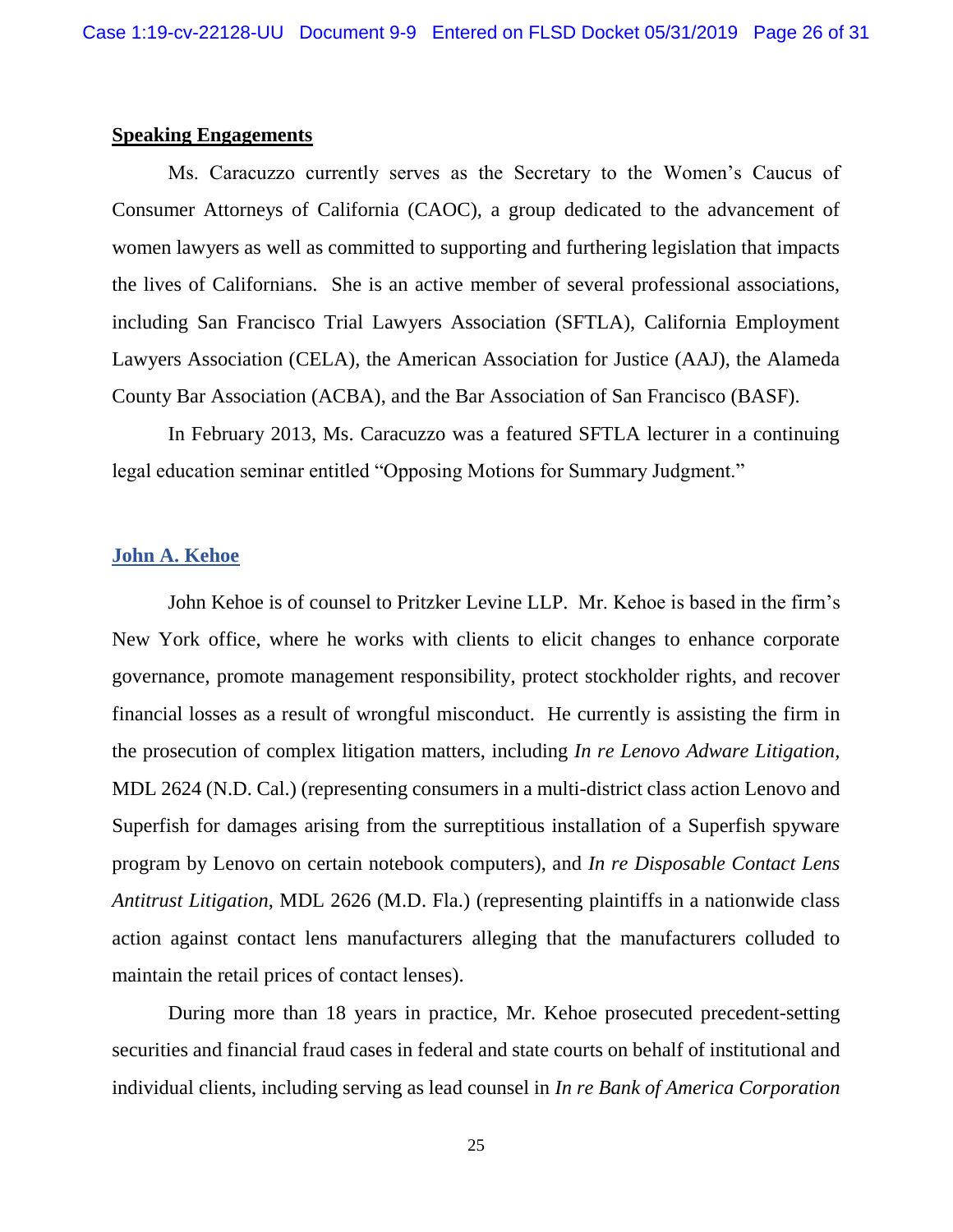*Securities Litigation* (\$2.4 billion settlement); *In re Wachovia Preferred Securities and Bond/Notes Litigation* (\$627 million settlement); *In re Initial Public Offering Securities Litigation*(\$586 million settlement resolving 309 consolidated actions); *In re Lehman Brothers Securities and ERISA Litigation* (\$516 million settlement); and *In re Marvell Technology Group Ltd. Securities Litigation* (\$72 million settlement). Mr. Kehoe has represented clients before the Second and Eleventh Circuit Courts of Appeals, and is active in merger and acquisition litigation before the Delaware Court of Chancery, including serving on the Executive Committee in *In re Safeway Stockholders Litigation*, where value of the transaction to stockholders was increased by more than \$80 million.

Mr. Kehoe is the founding partner of The Kehoe Law Firm, was formerly a partner with Kessler Topaz Meltzer & Check, LLP for six years, a partner with Girard Gibbs LLP for two years, and was previously associated with Clifford Chance LLP, a London-based global law firm, where he defended Fortune 500 companies in complex securities and antitrust civil litigation and against enforcement actions brought by the Department of Justice, the Securities and Exchange Commission, and the Federal Trade Commission.

Mr. Kehoe is a program faculty member with the National Institute of Trial Advocacy, and was previously an adjunct faculty member with the Trial Advocacy Training Program at the Louisiana State University School of Law. Prior to attending law school, Mr. Kehoe served as a law enforcement officer in the State of Vermont for eight years, where he was a member of the tactical Special Reaction Team and member of the Major Accident Investigation Team**.**

#### **Education**

Mr. Kehoe received his Juris Doctorate, *magna cum laude*, from Syracuse University College of Law, where he was associate editor of the Syracuse Law Review, associate member of the Syracuse Moot Court Board and an alternate member on the National Appellate Team. He also received a Masters of Public Administration from the University of Vermont, and Bachelor of Arts from DePaul University.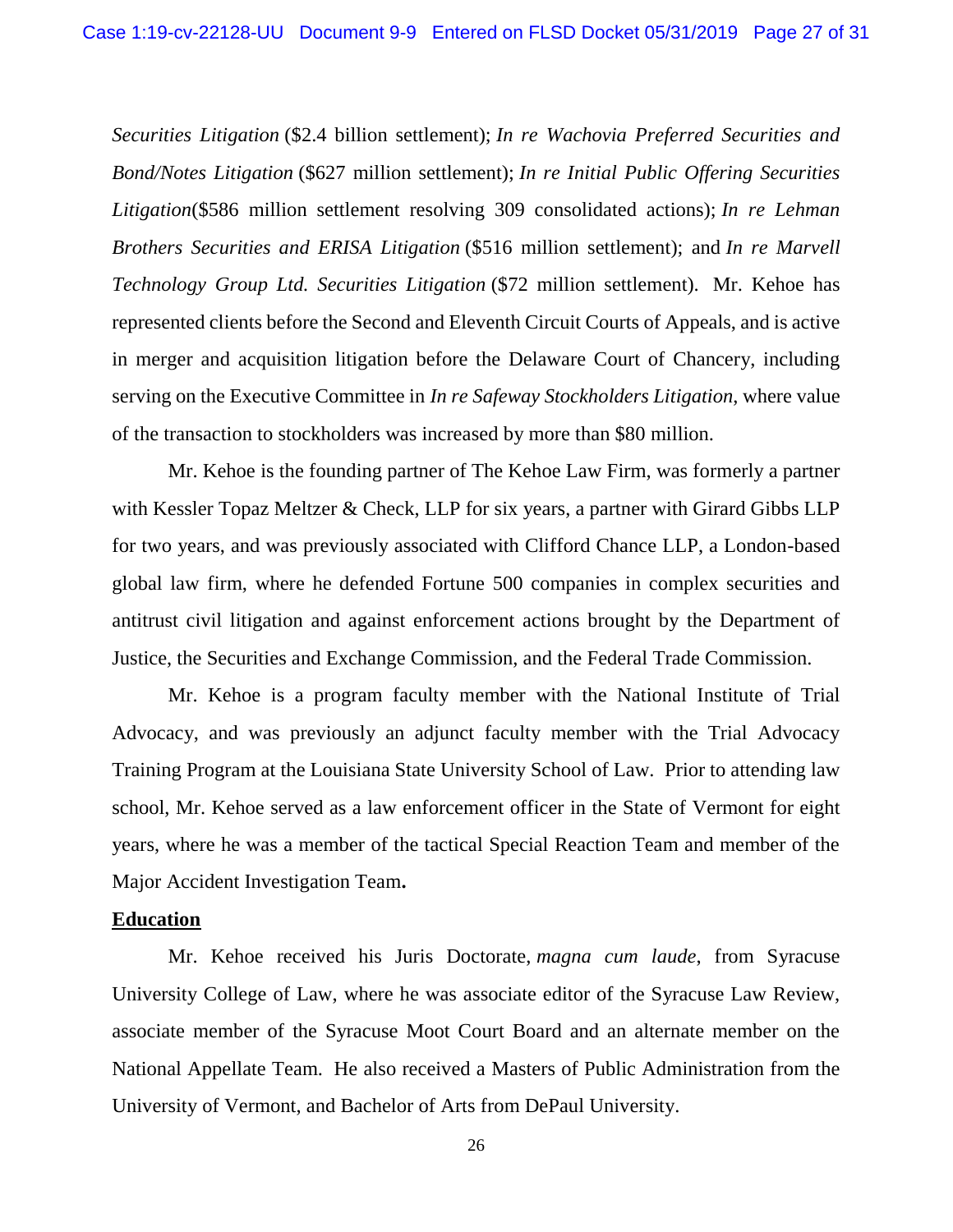#### **Bar Memberships**

Mr. Kehoe is a member of the New York City and New York State Bar Associations, and he is admitted to practice in New York and Pennsylvania, and is a member in good standing with the U.S. District Court for the Southern District of New York and the U.S. Court of Appeals for the Second Circuit.

#### **Speaking Engagements**

Mr. Kehoe is a frequent speaker at conferences focused on shareholder rights and corporate governance issues, including the 2013 National Conference on Public Employee Retirement Systems (Rancho Mirage, CA); 2013 Investment Education Symposium (New Orleans, LA); 2013 Public Funds East Conference (Newport, RI); 2012 Rights and Responsibilities for Institutional Investors (Amsterdam, Netherlands); 2011 European Investment Roundtable (Stockholm, Sweden); 2011 Public Funds Symposium (Washington, D.C.); 2011 National Conference on Public Employee Retirement Systems (Miami Beach, FL); 2010 ESG, USA Global Trends and U.S. Sustainable Investing (NY, NY); 2010 ICGN Annual Conference: "*The Changing Global Balances*" (Toronto, Canada); 2010 Public Funds West Summit (Scottsdale, AZ); 2009 ICGN Annual Conference: "*The Route Map to Reform and Recovery*" (Sydney, Australia); and the 2007 European Pensions Symposium (Marbella, Spain).

#### **Heather P. Haggarty**

Heather P. Haggarty is an associate attorney with Pritzker Levine LLP. Her practice focuses on complex commercial litigation. She currently is assisting in the firm's prosecution of several antitrust matters, including *In re National Collegiate Athletic Association Grant-In-Aid Cap Antitrust Litigation*, N.D. Cal. Case No. 14-md-02541-CW (representing college athletes in multi-district litigation alleging that the NCAA and its members combined or agreed to cap or depress the athletic grant-in-aid program in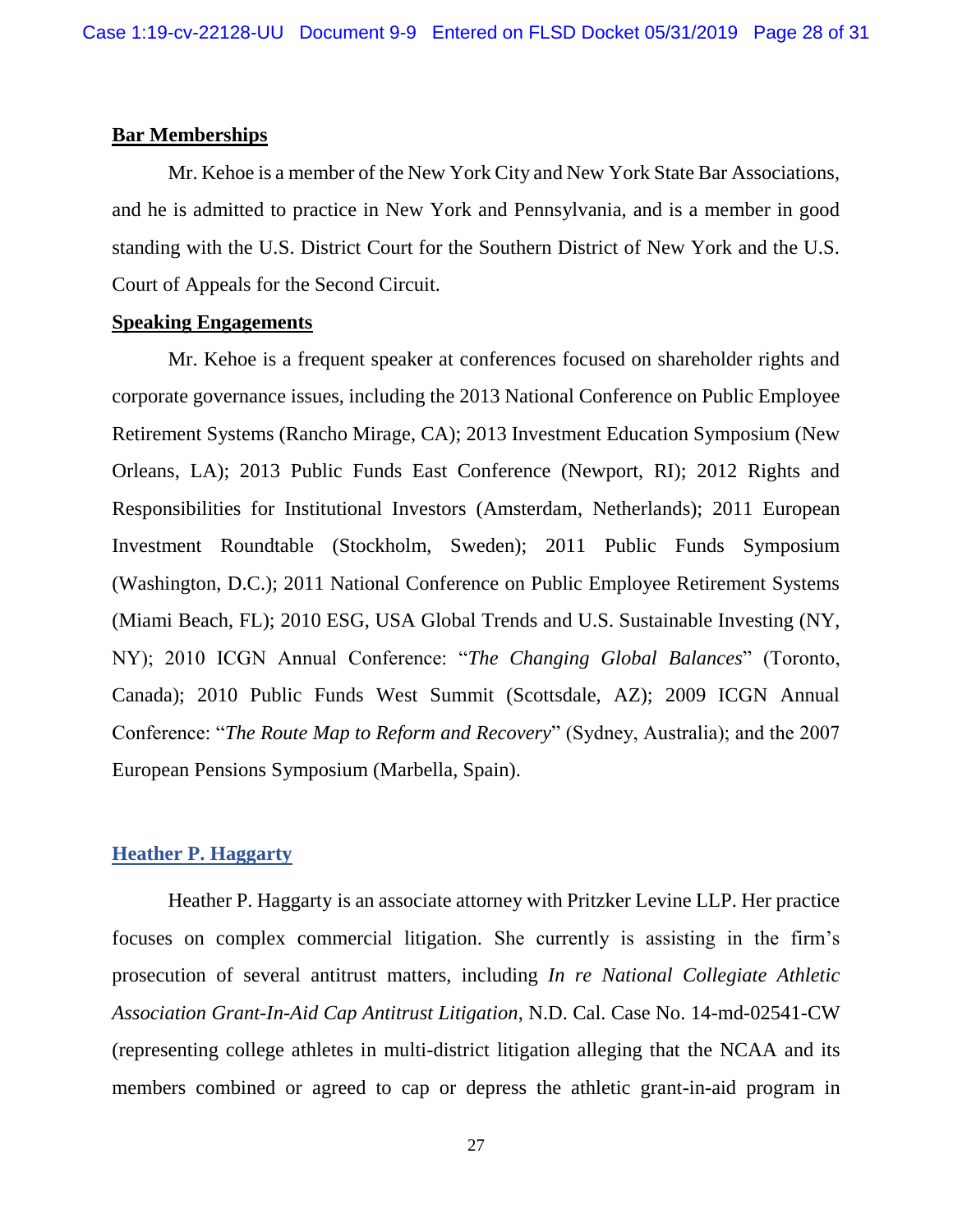violation of federal antitrust laws), and *In re Lithium Ion Rechargeable Batteries Antitrust Litigation*, N.D. Cal. Case No. 13-md-02420-YGR (representing consumers and direct purchasers in a multi-district class action alleging price fixing by lithium ion battery manufacturers).

Over her legal career, Ms. Haggarty has litigated a wide range of commercial cases involving securities fraud, trademark, copyright and patent infringement and white collar criminal defense. She also has extensive experience in internal corporate investigations. Before joining Pritzker Levine, Ms. Haggarty worked for several years as a litigation associate at Bullivant Houser Bailey PC in San Francisco. Prior to that, she worked for three years as a litigation associate in the trial department at Dorsey & Whitney, LLP in New York.

# **Education**

Ms. Haggarty graduated from Scripps College, earning a Bachelor of Arts degree in Political Psychology. She obtained her Juris Doctor degree from Fordham University School of Law.

# **Bar Memberships**

Ms. Haggarty is admitted to practice in the States of California and New York. She is also admitted to practice before the United States District Court for the Southern District of New York.

#### **Publications/Speaking Engagements**

Ms. Haggarty is the author or co-author of several articles, including: "*California Online Privacy Laws: The Battle for Personal Data*," published in *Competition: The* Journal of the Antitrust, UCL and Privacy Section of the State Bar of California (Fall 2016); "*Rule 23(b)(3)(F): Closing the Doors of the Courthouse,*" published in the Common Good, Fordham Law School (1999); "*Court Permits Differential Treatment Based on Native American Sovereignty,"* published in the New York Law Journal (1998); "*Defamation, Internet Providers, and Publisher Liability: A Square Peg in a Round Hole?*," published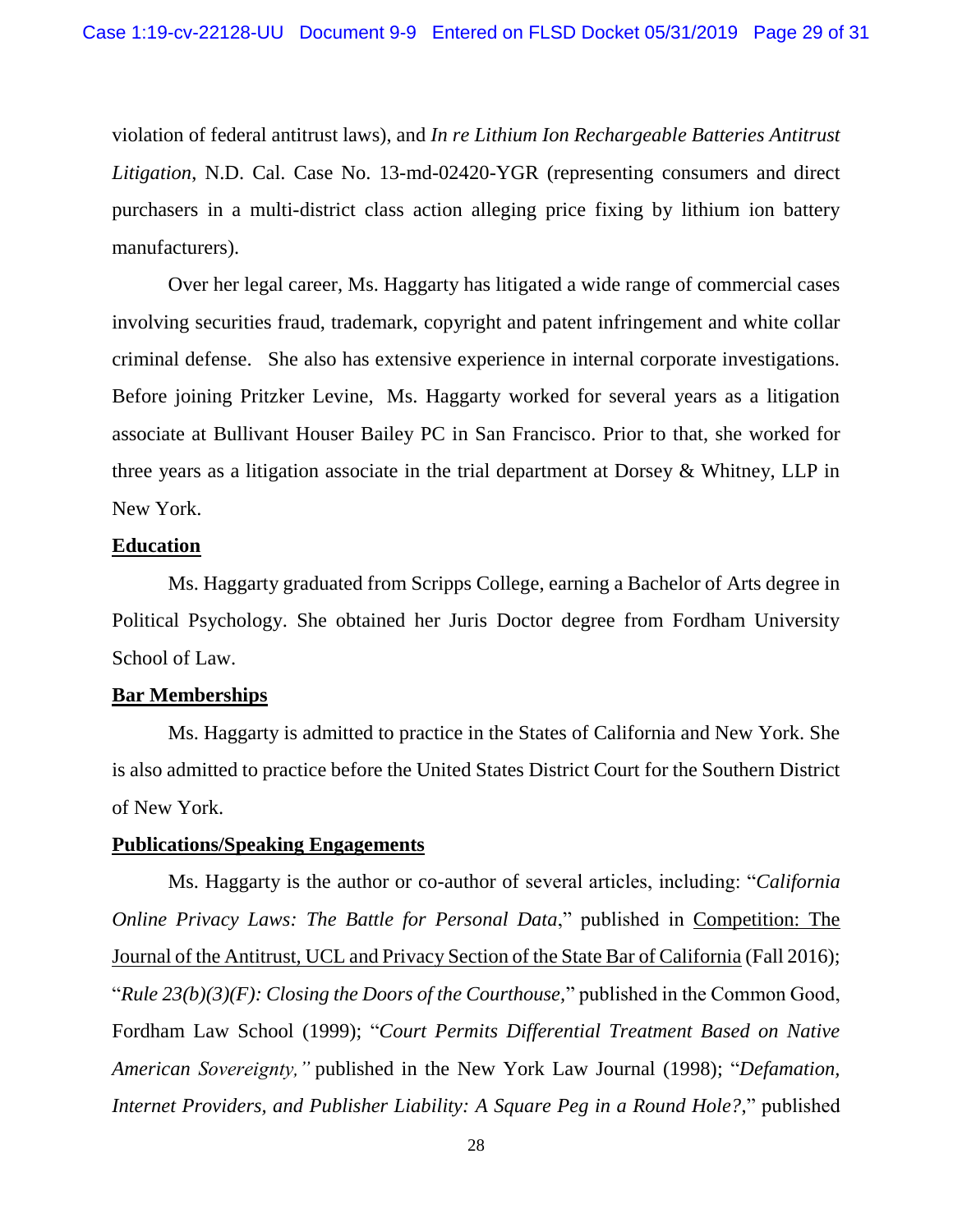in the NY State Bar Association Entertainment, Arts & Sports Law Journal (1998); and "*The Media and the Attorneys' Absolute Privilege to Defame: Undermining or Preserving the Integrity of the Judicial Process?*," published in the NY State Bar Association Entertainment, Arts & Sports Law Journal (1997).

#### **Community/Pro Bono**

Ms. Haggarty has served as a volunteer attorney with the Lawyers Committee for Civil Rights Under Law and with Public Justice in Oakland, California. She has also done volunteer work for Public Advocates in San Francisco.

#### **Anne Maness Whitney**

Anne Maness Whitney is an associate attorney with Pritzker Levine LLP. Ms. Whitney assists the firm in the prosecution of multi-district class actions involving antitrust violations and privacy law. She is currently assisting with the firm's prosecution of *In re National Collegiate Athletic Association Athletic Grant-in-Aid Cap Antitrust Litigation*, MDL No. 2541 (N.D. Cal.) (representing current and former student-athletes in a class action alleging artificial caps on Grant-in-Aid scholarships); *In re Lenovo Adware Litigation*, MDL No. (N.D. Cal.) (representing consumers in a class action alleging secret installation of spyware); and *In re Disposable Contact Lens Antitrust Litigation*, MDL No. 2626 (M.D. Florida) (representing consumers in a nationwide antitrust class action against contact lens manufacturers alleging that the manufacturers colluded to maintain the retail prices of contact lenses). She has been honored as a "Rising Star" among *Super Lawyers* of Northern California.

Ms. Whitney holds a certification from the International Association of Privacy Professionals in the area of U.S. private sector (C.I.P.P./US). Before moving to California, she worked as a staff attorney at Legal Aid of North Carolina, focusing on foreclosure defense and landlord/tenant law.